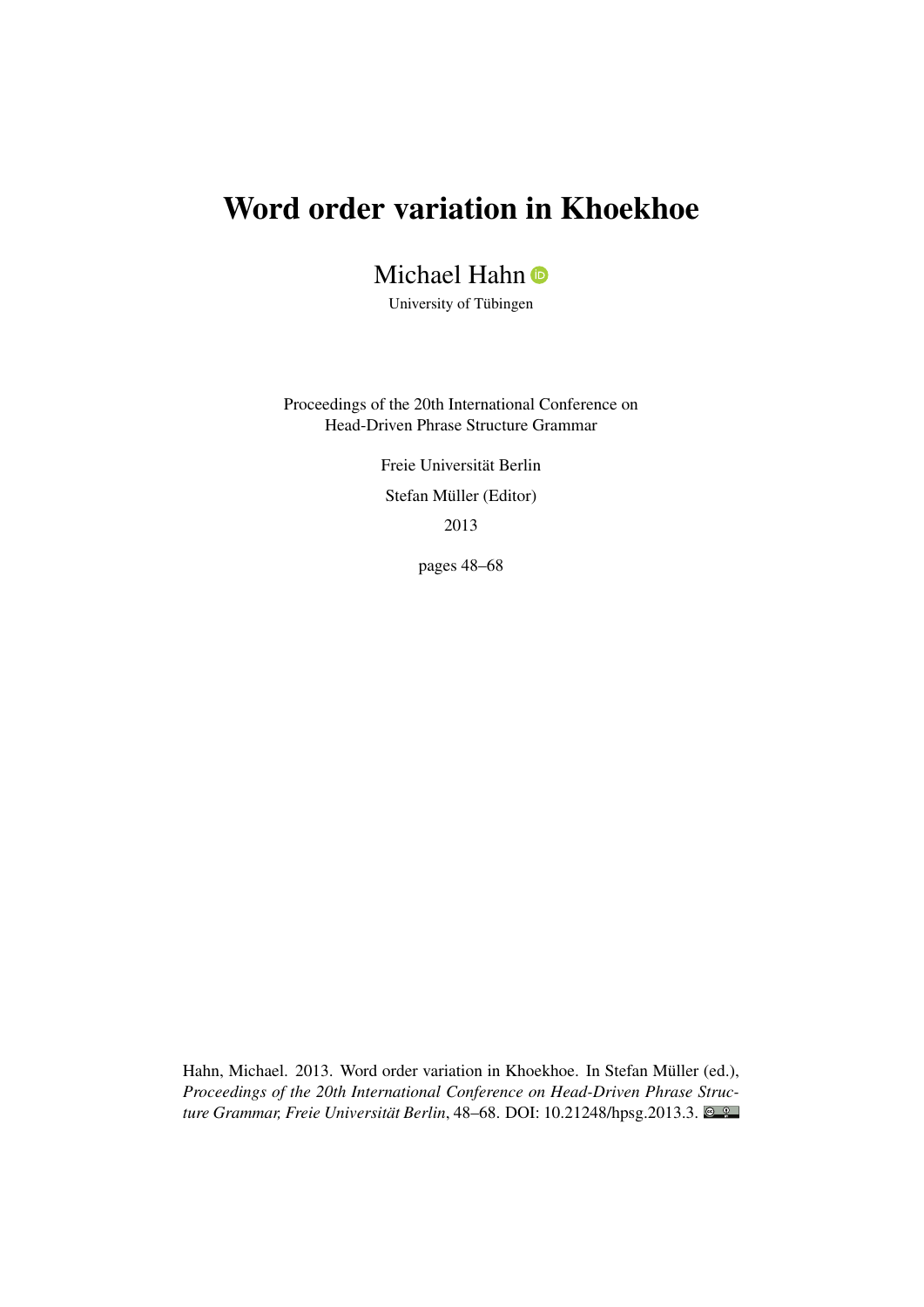#### Abstract

Khoekhoe, a Central Khoisan language, has been claimed to have a clausesecond position and topological fields similar to German and Dutch. The position in front of the clause-second position can be occupied by either the matrix verb or a dependent. We argue that monomoraic words are exempt from the general head-final order of Khoekhoe and suggest that this can give rise to discontinuous constituents, where second-position clitics intervene within the VP. We show that this idea provides a simple account of Khoekhoe word order variation and formalize it within a linearization-based HPSG analysis that has a wider scope than the previous Minimalist analyses of Khoekhoe and that is compatible with evidence from tonology.

This paper examines word order variation in Khoekhoe (short for Khoekhoegowab, also known as Nama/Damara), a Central Khoisan language spoken in Namibia and South Africa. It has been claimed to have a clause-second position (den Besten, 2002) and to have topological fields similar to German and Dutch (Witzlack-Makarevich, 2006). There have been three previous generative analyses in GB/Minimalism (Washburn, 2001, den Besten, 2002, Huybregts, 2003). As these analyses seem to be based entirely on descriptive grammars, they are based on a limited amount of data and, while capturing essential aspects of Khoekhoe word order, make some empirical assumptions that turn out to be problematic in the light of corpus data and elicited data. Our goal will be to use new elicited data, supported by corpus data, to give a more complete picture of the empirical situation and then develop a comprehensive analysis, which we will formalize in HPSG.

## 1 Basic Data

#### 1.1 SOV Clauses

Khoekhoe is an SOV language  $(1a)$ .<sup>1</sup> In matrix clauses, one of the clause type markers *ge* (declarative), *kha* (interrogative), *ko/km* (assertive) may appear immediately after the subject. Embedded verbs, stripped of all their non-clitical arguments, the negation marker *tama*, and pronominal object clitics attach to the verb, forming what we will call the *verbal complex*. The linearization of the elements between the clause type marker and the verbal complex is largely free. In (1a), all six permutations of these elements are grammatical (e.g., 1b–d). By analogy

<sup>&</sup>lt;sup>†</sup>I want to thank Berthold Crysmann, Stefan Müller, two anonymous reviewers, and the audience of HPSG 2013 for their helpful comments. Most of all, I thank Gerson Topnaar for sharing his language with me. Of course, I alone am responsible for all errors.

<sup>&</sup>lt;sup>1</sup>The transliteration largely follows the official transliteration as given in Haacke & Eiseb (2002), with two differences in vowel marking: First, long vowels, including nasalized ones, are marked by reduplication. Second, epenthetic vowels are omitted, following the analyses of Hagman (1977) and Brugman (2009). As in the official transliteration, tone is omitted.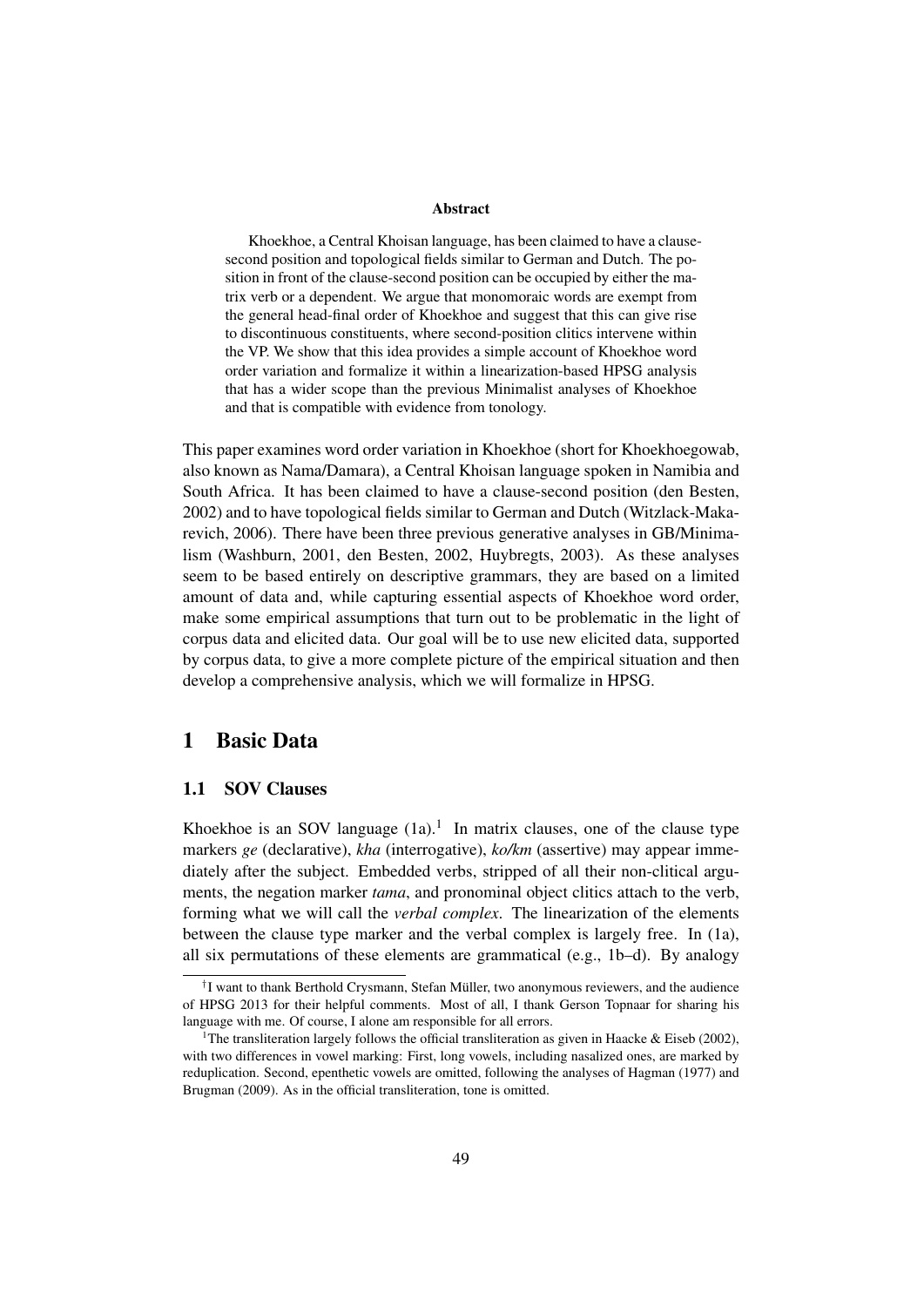to Germanic, we will refer to the collection of these elements as the *Middlefield*, following Witzlack-Makarevich (2006):

| (1) |             |       |      |                                                        | Middlefield               |                        |         |
|-----|-------------|-------|------|--------------------------------------------------------|---------------------------|------------------------|---------|
|     | a.          | taras | (ge) | $\parallel$ ari                                        | $\frac{1}{2}$ khanis-a go |                        | maa=te  |
|     |             | woman |      | DECL yesterday                                         | book-A                    | <b>TAM</b>             | give=me |
|     | b.          | taras | (ge) | $\pm$ khanisa                                          | $\ $ ari                  | go                     | maa=te  |
|     | $c_{\cdot}$ | taras | (ge) | llari                                                  | $90^{\circ}$              | <b>‡khanisa</b> maa=te |         |
|     | d.          | taras | (ge) | $\overline{Q}O$                                        | $\parallel$ ari           | <b>‡khanisa</b> maa=te |         |
|     |             |       |      | (da a comparador a comparador da alguna de comparador) |                           |                        |         |

'the woman gave me a book yesterday'

As these examples show, complement NPs are realized as full noun phrases with the case marker -*a* (glossed A) or as a pronominal clitic in the verbal complex. A subject may be realized by a full NP as in (1), or by an enclitic Person-Gender-Number (PGN) marker appearing in the normal subject position (2a). In the latter case, a coreferent case-marked NP may appear in the middlefield (2b):

- $(2)$  a. ts $\hat{\mathbf{n}} = \mathbf{s}$ and=3fs DECL yesterday book-A TAM give=me ge  $\|$ ari }khanis-a go maa=te 'and she gave me a book yesterday'
	- b. ts $\hat{u}$ =s and=3fs DECL yesterday woman-A book-A ge  $\|$ ari taras-a }khanis-a go maa=te TAM give=me 'and the woman gave me a book yesterday'

With respect to case marking and word order, this NP behaves largely like a complement (cf. Haacke (1978) for an extensive discussion). We will assume that it is indeed a complement introduced by a lexical rule and will not consider it further here.

The subject PGN marker is a clitic rather than an affix, as it does not seem to show any morphophonological idiosyncrasies (Zwicky & Pullum, 1983), and may attach to any element preceding the subject position, even if it does not belong to the same clause. In particular, it may appear at the beginning of embedded clauses:

 $(3)$  tsîî=[b] and=3MS boy-A drive |gôab-a !narigau] hîa=gu while=3mp DECL they.A TAM go ge ||îîga go !gûû<sup>2</sup> 'and while the boy was driving, they left'

As it apparently can have wide scope over VP coordination only if the subject is the same in both VPs, we analyze the PGN marker as a subject pronoun, not an agreement marker.

 $2$ Witzlack-Makarevich (2006, 57)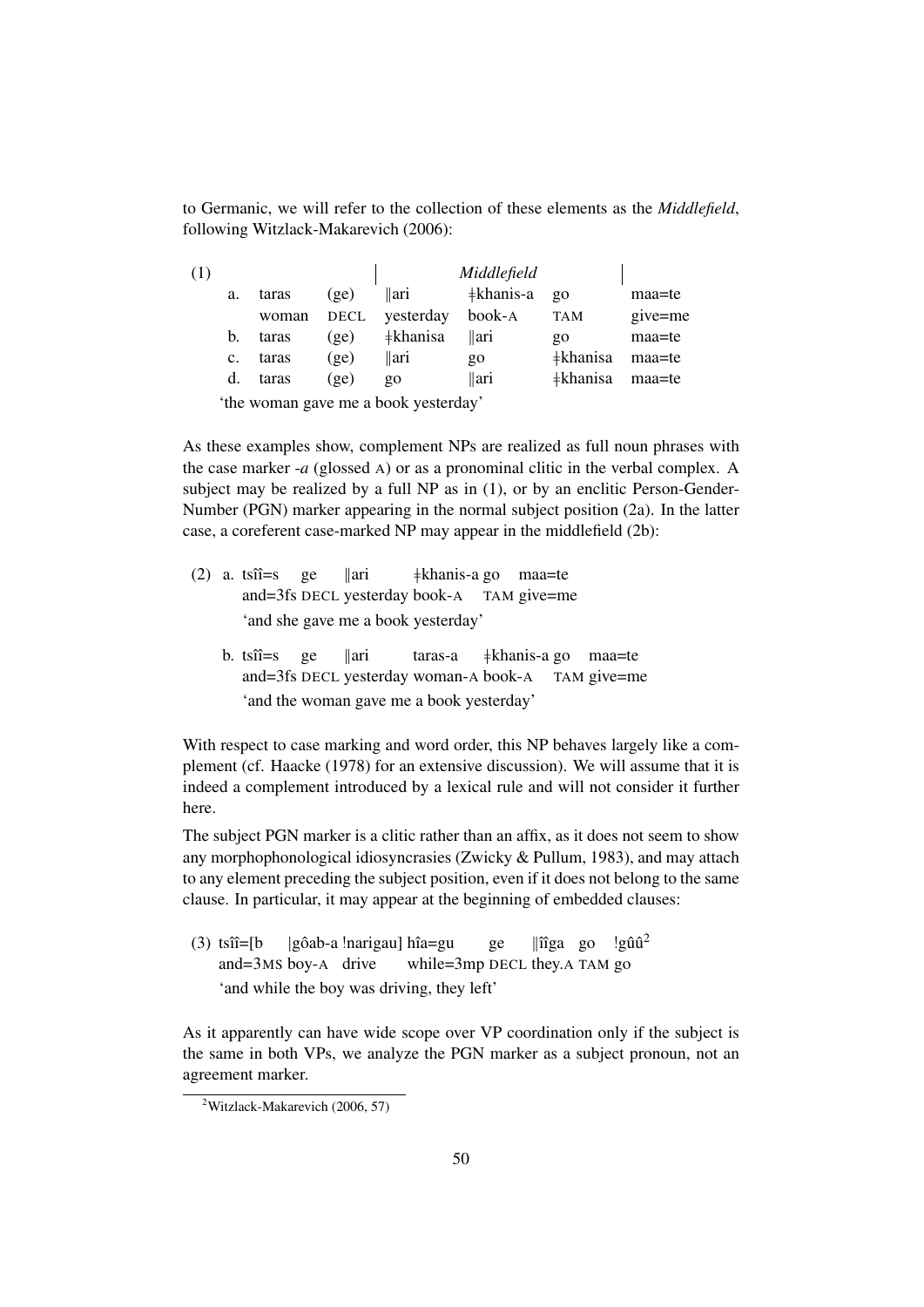#### 1.2 Fronting

If the subject is realized by a clitic only, a complement (4a), an adjunct (4b), or the verbal complex itself (4c) may precede it. In declaratives, there may be at most one such element (5). The subject position cannot be occupied by a lexical NP in this case (6):

| (4)                            |                | Prefield        |       | Middlefield |            |                                   |         |  |  |  |
|--------------------------------|----------------|-----------------|-------|-------------|------------|-----------------------------------|---------|--|--|--|
|                                | a.             | ‡khanis-a       | $=$ s | ge          | go         | llari                             | maa=te  |  |  |  |
|                                |                | book-A          | 3fs   | <b>DECL</b> | <b>TAM</b> | yesterday                         | give=me |  |  |  |
|                                | b.             | $\parallel$ ari | $=$ s | ge          | go         | ‡khanis-a                         | maa=te  |  |  |  |
|                                | $\mathbf{c}$ . | maa=te          | $=$ s | ge          | go         | $\ \text{ari} \ddagger\$ khanis-a |         |  |  |  |
| 'she gave me a book yesterday' |                |                 |       |             |            |                                   |         |  |  |  |

- $(5)$  \*  $\neq$ khanis-a maa=te=s book-A give=me=3FS DECL TAM yesterday ge go {ari intended: 'she gave me a book yesterday'
- (6) \* ‡khanis-a taras book-A woman DECL TAM yesterday give=me ge go {ari maa=te intended: 'the woman gave me a book yesterday'

Again by analogy with Germanic V2, we refer to the preposed element as the *Prefield* and refer to the occurence of an element in the prefield as *fronting*. The position of the subject clitic and the clause type marker has been interpreted as a clause-second position by den Besten (2002) and Witzlack-Makarevich (2006).

The verbal complex can be fronted as a whole, while it is impossible to front only parts of the verbal complex. While the prefield may contain at most one element in declaratives, it may contain several elements in interrogative and hortative clauses (7). Any collection of elements that could occur alone in the prefield appears to be allowed. If the verbal complex is fronted, it is the last element of the prefield (7 d–e):

| (7) |                |                 | Prefield        |          |        | Middlefield     |                  |      |
|-----|----------------|-----------------|-----------------|----------|--------|-----------------|------------------|------|
|     | a.             | tarasa          | ‡khanisa        | maa      | $= b$  | $\overline{Q}O$ | $\parallel$ ari? |      |
|     |                | woman           | book            | give     | $=3MS$ | TAM             | yesterday        |      |
|     | b.             | tarasa          | <b>‡khanisa</b> |          | $= b$  | $\overline{Q}O$ | $\parallel$ ari  | maa? |
|     | $\mathbf{c}$ . | <b>‡khanisa</b> | tarasa          |          | $= b$  | $g_0$           | $\parallel$ ari  | maa? |
|     | ∗<br>d.        | tarasa          | maa             | ‡khanisa | $= b$  | $\overline{Q}O$ | $\parallel$ ari? |      |
|     | ∗<br>e.        | maa             | tarasa          | ‡khanisa | $=$ b  | $\overline{Q}O$ | $\parallel$ ari? |      |
|     |                |                 |                 |          |        |                 |                  |      |

'did he give the woman a book yesterday?'

The clause type marker *kha* may appear between any two prefield elements (e.g., 8), while it may never appear in the middlefield.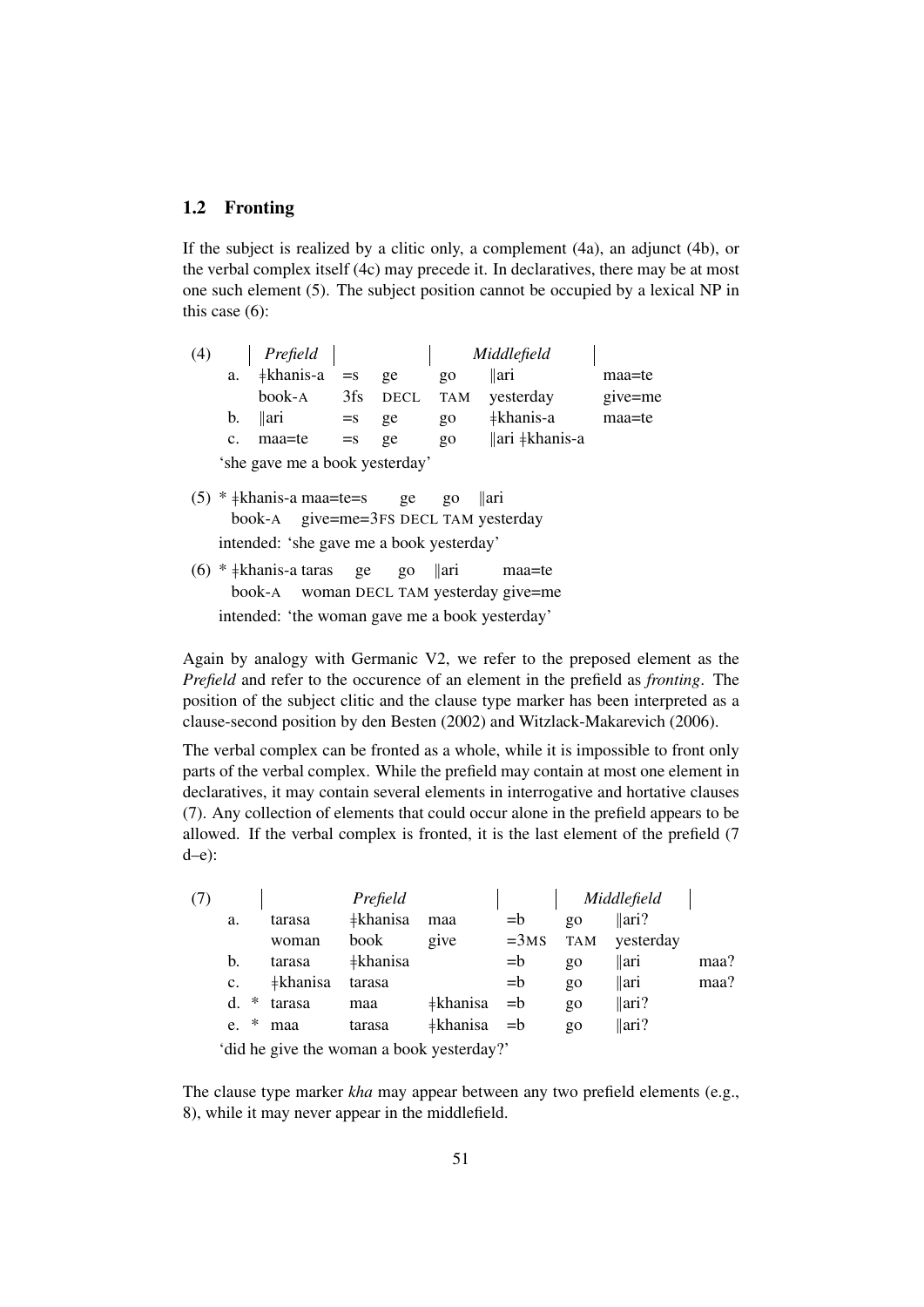(8) taras-a woman-A INTERROG give=2MS TAM book-A kha maa=ts go }khanis-a {ari? yesterday 'did you give the woman a book yesterday?'

Previous work mentions multiple fronting only in the case where there is a cliticleft-dislocated subject and the last fronted element is the verbal complex (Hagman, 1977, 144). Indeed, this is by far the most common pattern, but there is corpus data supporting the more inclusive judgments in (7). Multiple fronting without a dislocated subject is attested at least if the subject is in the first or second person.<sup>3</sup> Possibly, multiple fronting requires the subject to be topical. In any case, it seems that the requirement of a dislocated subject is a matter of discourse constraints, not of grammaticality. Multiple fronting where the last element is not the verbal complex is indeed very rare and we have only been able to find a handful of corpus examples.<sup>4</sup>

## 2 More Data

TAM Markers Kheokhoe TAM markers fall into two classes with differing word order possibilities: monomoraic TAM markers (*a, ga, ge, go, nˆı, ra*), and multimoraic markers (*tide, ii, hââ*). In the examples above, all TAM markers were monomoraic. Monomoraic TAM markers often immediately precede the verbal complex, but they can also be placed further to the left within the middlefield  $(1c-d).$ <sup>5</sup> They may also occur immediately after the verbal complex.<sup>6</sup> Thus, monomoraic TAM markers may occur anywhere from the beginning of the middlefield to the position following the verbal complex, subject to certain usage preferences. On the other hand, multimoraic markers are always placed after the verbal complex:

(9) a. namas Nama(f.) DECL woman-A give TAM+NEG ge taras-a maa tide

 ${}^{3}E.g.,$  [xuu'e] kha [xare] [!gûûs ââts !nââ] [daa-khâi]=ts go – thing-A INTERROG ADV journey your on hurry=2ms TAM 'did you hurry on your journey?' (Krönlein, 1889, 47)

<sup>&</sup>lt;sup>4</sup>E.g., [!gararo-e] [xawe'e]=ts kha uu-hâ tama hâ sa |goan xa – remainder-A ADV=2MS INTERROG have not TAM your cattle of 'do you not even have a small remainder of your cattle?' (Krönlein, 1889, 93)

 $5$ This is not mentioned by the descriptive grammars. Examples are given by Haacke (1999), Witzlack-Makarevich (2006), and Brugman (2009, 244). While this is mainly found in embedded clauses, it is attested in main clauses at least in older data and in Witzlack-Makarevich (2006)'s data from the Richtersveld dialect.

<sup>&</sup>lt;sup>6</sup>This is again not mentioned by the descriptive grammars. Examples are given by Klein (1976, 215) and Haacke (1999, 191, S14-S17a). There is also a small amount of corpus data, e.g. *hoohoo=te=ts ge o=ta kom hoo*!*aˆa go=o ˆ* – warn=me=2MS TAM CONJ=1S ASSERT find.out TAM=ASSERT 'after you had warned me, I found out (about it)' (Krönlein, 1889, 109). Our consultant apparently only accepts this pattern if the TAM marker is not sentence-final.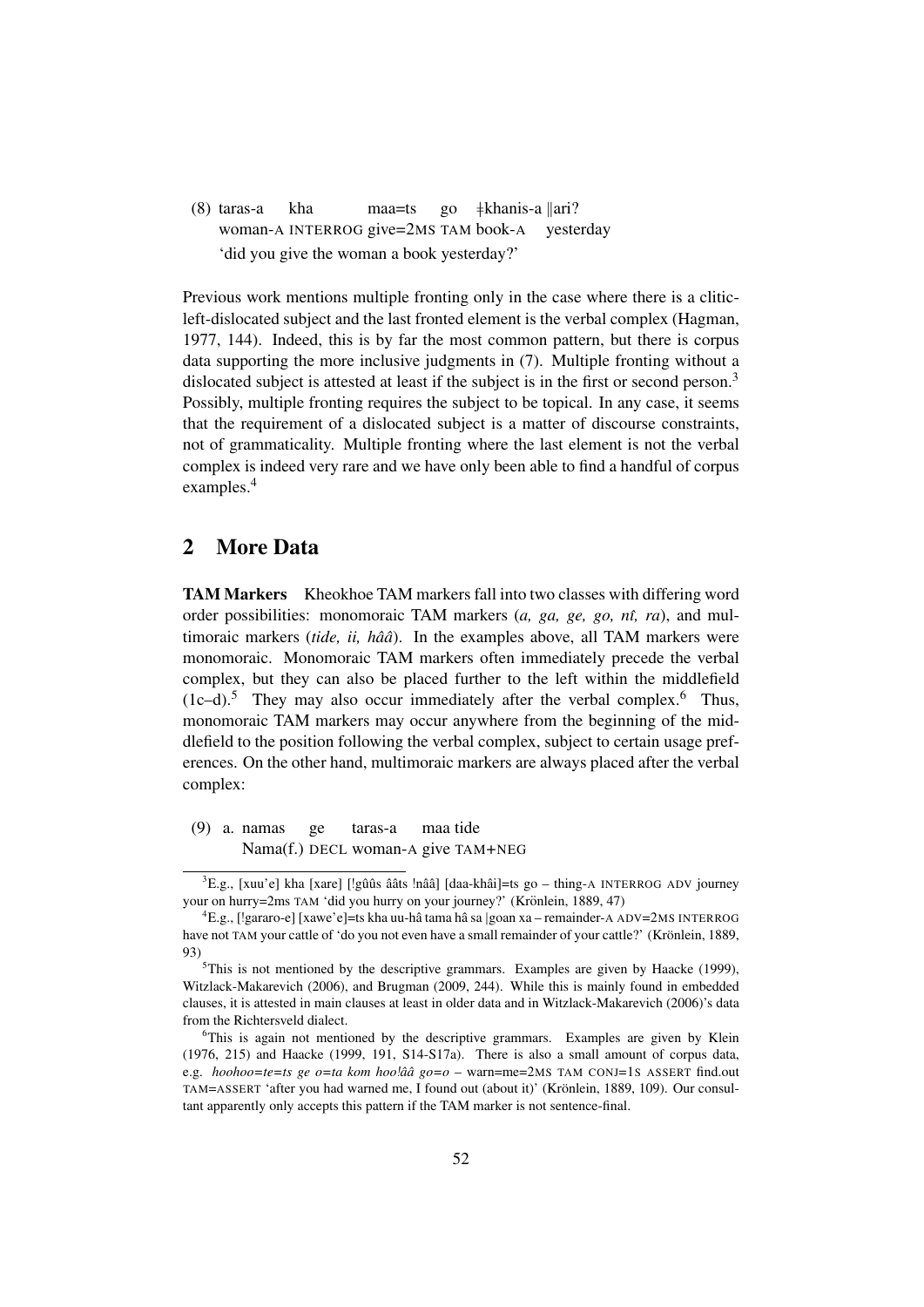b. \* namas Nama(f.) DECL woman-A TAM+NEG give ge taras-a tide maa 'the Nama will not give (anything) to the woman'

There are also multiple, potentially discontinuous TAM markers, such as *go...a* in the following example:<sup>7</sup>

(10) tsuuse=ta ra tsââ [tiita go painful=1S TAM feel I TAM yesterday TAM tell=you thing because  $\|$ ari a mîîba=tsi] !khais !aroma<sup>8</sup> 'I feel bad because of the thing I told you about yesterday'

**Other Dislocation Patterns** There is an apparent second fronting strategy, where the verb is fronted together with the TAM markers and optionally some complements and adjuncts, while others may be realized in the middlefield (Hagman, 1977, 111). The subject position may be occupied by a full NP in this case. Its prosodic behavior (Haacke, 1999, Brugman, 2009) and a close parallelism to copulative clauses suggest that this structure is treated best as a fossilized cleft construction where the fronted elements form a constituent modifying the subject, together with which they occupy the prefield. We will not treat this structure here.

Further to the left of the prefield, there may appear dislocated NPs that are coreferent with a pronoun in the subsequent part of the clause. This fronting strategy seems to be an instance of clitic left dislocation and will not concern us further here. Apart from the local fronting of wh-prases into the prefield, there is no whextraction in Khoekhoe.

Tonology Khoekhoe is a tone language (Haacke, 1999). Tone is determined lexically, but the lexical tone melodies are replaced in a predictable way in certain syntactic environments by sandhi melodies. While a formal analysis of tone is beyond the scope of this paper, tone should be considered in any syntactic analysis, as the plausibility of syntactic analyses can be measured by the simplicity of the rules necessary for describing the interaction between syntax and tonology.

For every basic tonal melody, there is an associated sandhi melody (Haacke, 1976, Haacke, 1999). Informally, sandhi patterns generally occur on a word when the word is a noninitial daughter. The pattern is most transparent in NPs and PPs, where, in the simplest case, every noninitial dependent and the phrase-final head

<sup>&</sup>lt;sup>7</sup>While combinations of a monomoraic marker with multimoraic markers such as  $ge...ii$  and combinations of the form *gV-rV* are well known, other combinations of monomoraic markers have been documented by Witzlack-Makarevich (2006, 21) for Richtersveld Nama and by Haacke (2013, 346) for !Gora, who links the *a* occuring here with the juncture morpheme of Kalahari Khoe. (10) is an example from written Namibian Khoekhoegowab.

<sup>8</sup> |Uriseb (1993, 4)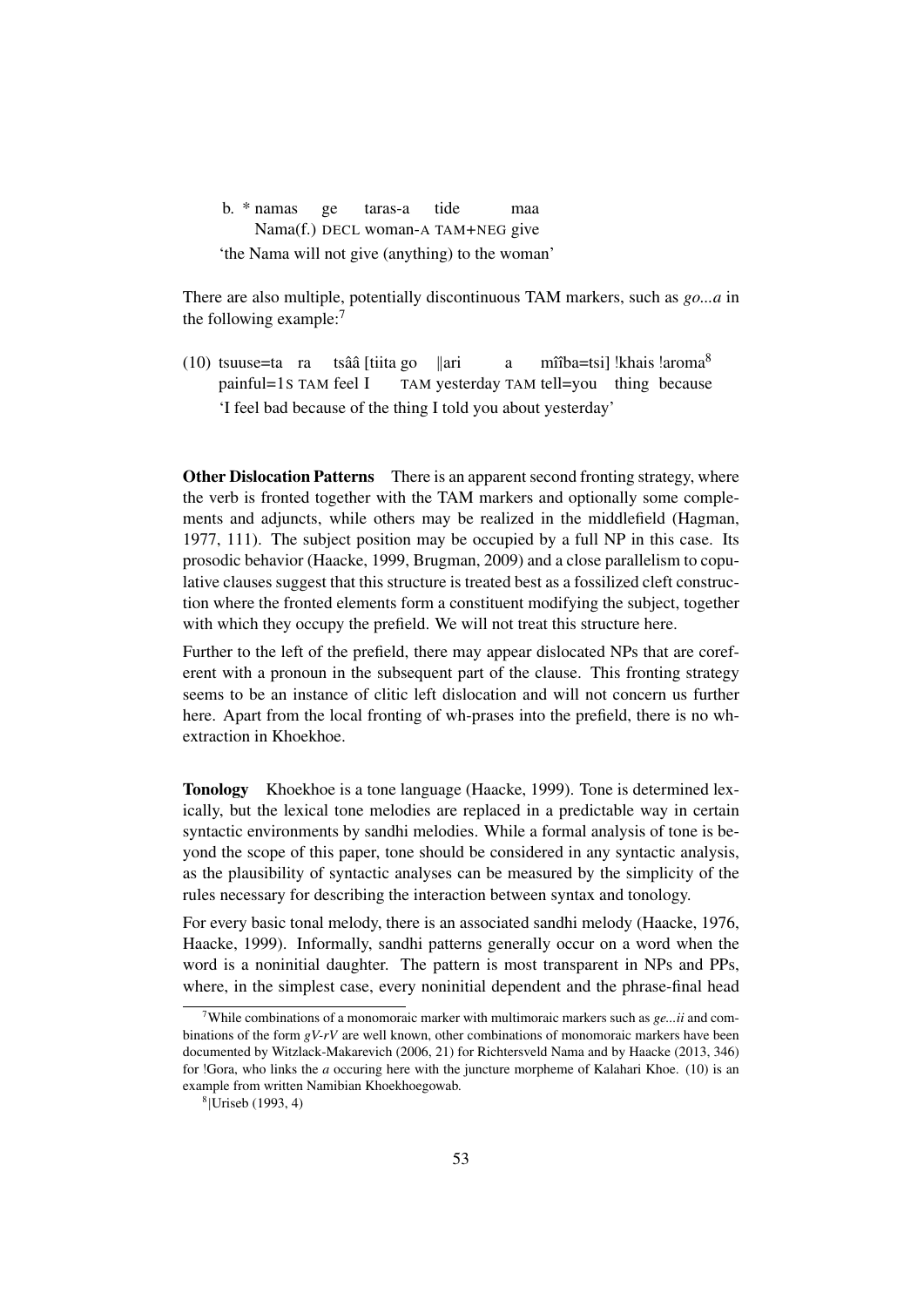show sandhi tone (Haacke, 1976). As the tones inside NPs and PPs are determined entirely by the NP/PP-internal structure, and adverbs and particles do not change their tone (Brugman, 2009, 169), the syntactic constructions that concern us here only affect the tone of TAM markers and the matrix verb. Their tonal behavior, as described by Haacke (1999) and Brugman (2009), has two important ramifications for our concerns. First, it may be suggested that the fronted elements in  $(7a-c)$ form a partial VP, which would be fronted as a constituent – similar to the analysis of German multiple fronting by Müller (2002b, 2013). However, as the verb would be the last constituent of the fronted partial VP, it would then be expected to carry sandhi tone in multiple fronting, which it does not (Haacke, 1999). Thus, tonology suggests that the fronted elements in multiple fronting do not form a constituent. Second, it suggests that the verbal complex forms a constituent with TAM markers: while the verb shows sandhi tone if it follows the TAM marker, it usually shows citation tone if it is followed by a TAM marker (Haacke, 1999, 189, Brugman, 2009, 261).<sup>9</sup> These considerations will play a role in the formal details of our analysis.

## 3 Analysis

#### 3.1 Previous work

Word order variation in Khoekhoe has previously been studied in GB and Minimalism by Washburn (2001), den Besten (2002), and Huybregts (2003). They all agree that fronting arises from movement out of the canonical position. The highest (overtly filled) head is an element that resists preposing and under the analyses is a complementizer: the clause type marker in the analyses of Washburn (2001) and den Besten (2002), and the subject clitic according to Huybregts (2003).

The three analyses seem to rely entirely on descriptive grammars, which has the unfortunate consequence that they sometimes make incorrect empirical assumptions. For instance, the presentation in Hagman's descriptive grammar (1977) suggests that TAM markers are always adjacent to the verbal complex unless it is fronted. In Washburn (2001)'s analysis, where TAM markers occupy the T position, this empirical assumption motivates the claim that complements are not overtly realized in the maximal projection of the verb, which then motivates the fact that declaratives do not allow multiple fronting (5). However, the empirical claim, while correctly expressing a general tendency, is falsified by (1c–d). Thus, there is no motivation for the ungrammaticality of (5).

Huybregts is mainly concerned with explaining a presumed pattern where the TAM marker is shifted to the beginning of the middlefield when the verbal complex is fronted. Again, this pattern actually reflects a usage preference, not a grammati-

<sup>&</sup>lt;sup>9</sup>Verbs only show sandhi tone if there is a clause type marker (Brugman, 2009, 256). We assume that this rule has to be stipulated and does not follow from constituent structure.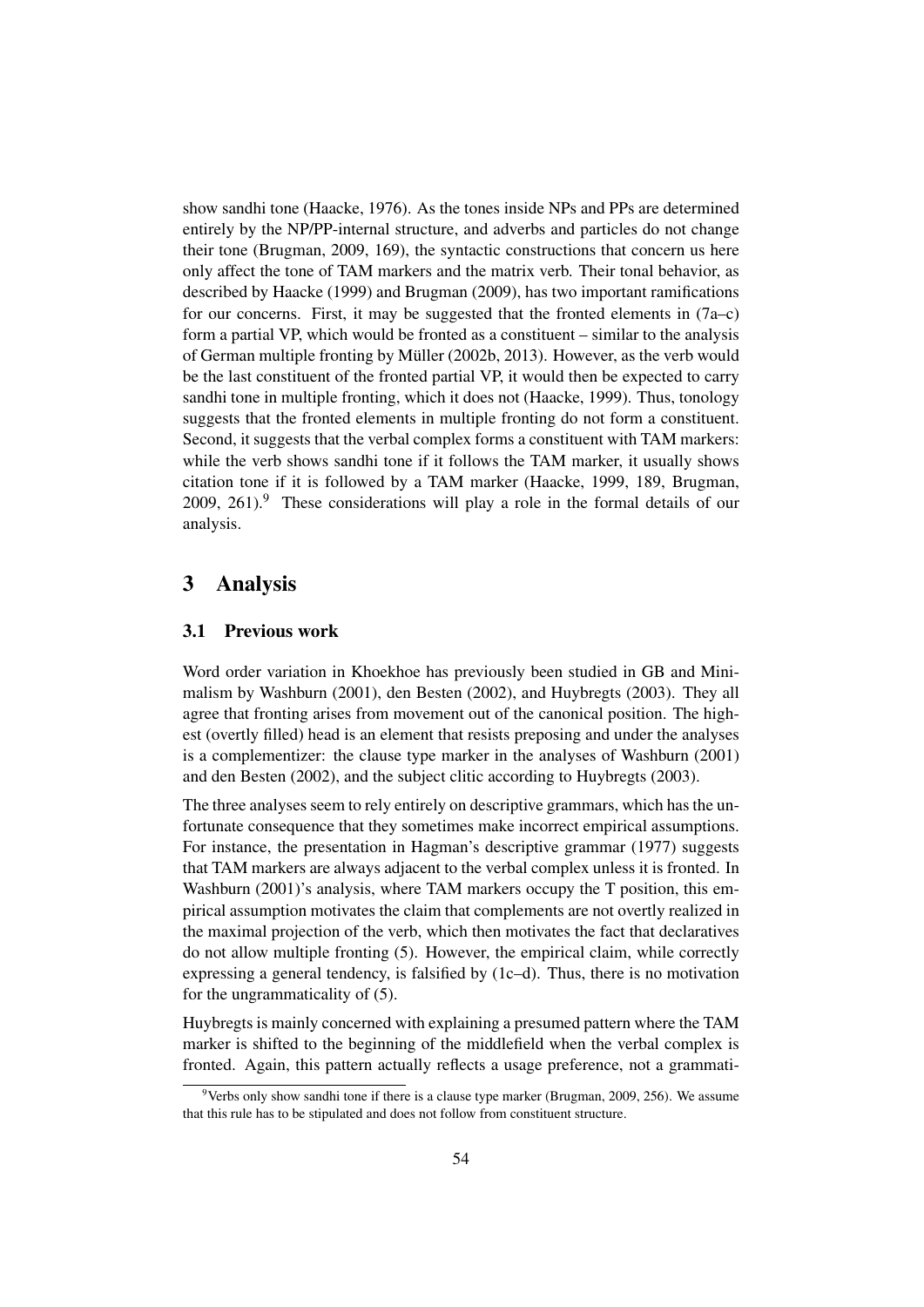cality contrast. Besides the empirical problems, the two analyses have gaps that are not trivial to fill. For instance, Washburn only accounts for declaratives, leaving open how (7) can be accounted for. Den Besten (2002) cosiders more (though only positive) data, which results in a far more comprehensive empirical picture. However, the analysis is rather informal and it is left open which mechanisms precisely generate the grammatical structures and how clauses like (5) are excluded (den Besten, 2002, 38).

#### 3.2 Fronting as Extraction

The basic idea of the previous analyses, i.e. that fronting is an instance of dislocation and that clauses without a filled prefield are 'more basic', seems very reasonable. From a more theory-neutral point of view, one may take the Subject – Middlefield – Verbal Complex sequence as the basic word order, and allow elements that would appear behind the subject in the basic order to appear in front of the subject clitic, with the syntactic structure and the linearization of the remainder remaining invariant.

The difficulty arises that fronting applies equally to the verb and its dependents. In the GB/Minimalist accounts, this is no problem, as there are intermediate heads: T and C in den Besten's analysis, and many more in the Minimalist analyses. As these positions are filled by overt elements that indeed resist preposing, namely the TAM marker, the clause type marker, or the subject, the analysis appears to be well-motivated. However, as the following set of examples shows, none of the candidate heads is necessary for fronting to be allowed: a nonreferential subject clitic, the clause type marker, and the TAM marker can be omitted:

| (11) | Prefield                               |              |     |     |                                       |                                                   |
|------|----------------------------------------|--------------|-----|-----|---------------------------------------|---------------------------------------------------|
|      | a $[\frac{1}{2}$ hanu tama $] = i$ kom |              |     | hââ | $\left[\right]$ gâus ai $\right] = 0$ |                                                   |
|      |                                        |              |     |     |                                       | be.right $NEG = 3NS$ ASSERT TAM home in $=ASSENT$ |
|      | b. $[\frac{1}{2}$ hanu                 | $tama$ = $i$ | kom |     | $\left[\right $ gâus ai $\right $ =0  |                                                   |
|      | c. $[\frac{1}{2}$ hanu tama            |              | kom |     | $\left[\right $ gâus ai $\right $ =0  |                                                   |
|      | d. $[\frac{1}{2}$ hanu                 | $tama$ = $i$ |     |     | $\left[\right]$ gâus ai               |                                                   |
|      | e. [#hanu                              | tama]        |     |     | $\left[\right]$ gâus ai               |                                                   |
|      |                                        |              |     |     |                                       |                                                   |

'Something is not good at home (a-c, e) / Is something not good at home? (d)'

Under an analysis along the lines suggested above, a uniform analysis of fronting can only be achieved by using empty elements, or by some other way of mimicking the effect of an empty head. Depending on one's convictions, one may either take this as evidence for empty elements, or as evidence that there might be better analyses. As we are not aware of any other phenomenon of Khoekhoe which would provide an independent motivation for empty clause type markers, TAM markers, or subject clitics, we take this as a motivation to look for alternatives.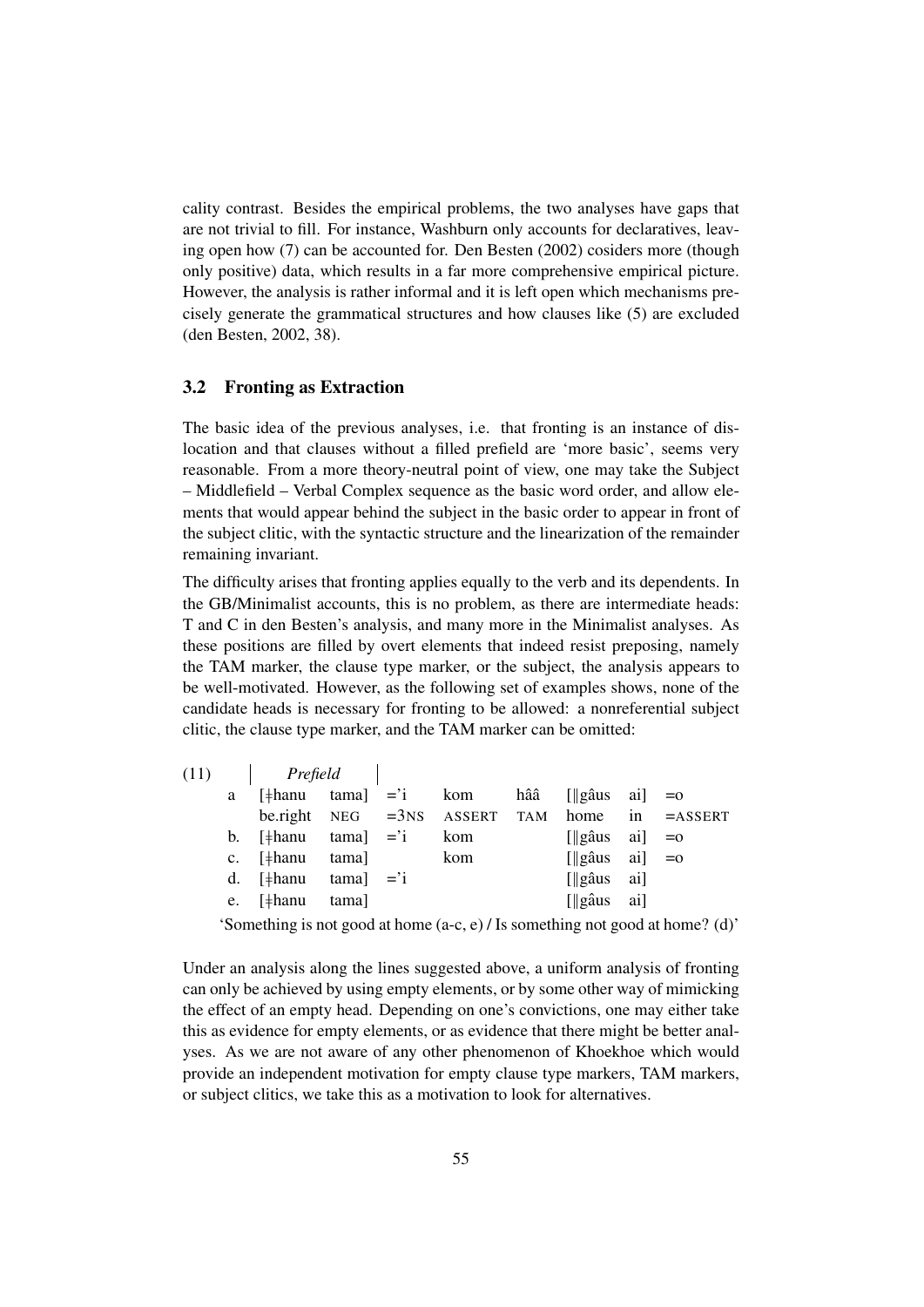#### 3.3 Linearization-based Analysis

Descriptively, fronting seems to be purely a matter of constituent order and information structure. There are no known concomitant morphosyntactic effects, we are not aware of differences in semantic interpretation, and there is no particular reason to link fronting to differences in constituent structures. This suggests that one might look for a linearization-based analysis which models fronting as variation in linearization without variation in constituent structure.

Brugman (2009) observes that some of the constraints on the linearization of subject clitics and clause type markers follow from the fact that they consist of at most one mora. In her analysis, mono-moraic words are not prosodic words in Khoekhoe, and hence cannot appear in initial positions. In fact, monomoraic words more generally tend to show unexpected word order patterns in Khoekhoe, when compared to their multimoraic counterparts, which usually show head-final order: PPs and CPs are head-final, the verb usually follows complements and adjuncts, and NPs are generally head-final. The contrast between mono- and multimoraic elements is particularly clear in the case of complements: prosodically autonomous non-extraposed complements generally precede the verb, while object clitics follow the verb  $(1)$ .

This is somewhat parallel to the contrast between monomoraic and multimoraic TAM markers discussed above. We suggest that TAM markers are always heads selecting a verbal complex. Monomoraic words, not being prosodic words, are exempt from the general head-final word order. Thus, both the free placement of the monomoraic markers and the obligatory postverbal position of bimoraic TAM markers, which would require additional stipulations if TAM markers were treated as complements or via a construction, follow automatically. The same treatment may be applied to the unexpected word order properties of the subject clitics and clause type markers, which are also monomoraic: they attach to a satured projection of a verb or a TAM marker, but may be realized within the VP, which thus becomes discontinuous and encompasses both the prefield and the middlefield. This immediately explains why both the predicate and its dependents can appear in the prefield, as the prefield is simply the first part of the discontinuous VP. It also explains why fronting is impossible if the subject position is filled by a lexical NP, as lexical NPs are multimoraic and hence obey strict head-final word order and cannot intervene in another phrase. This treatment is compatible with the fact that the placement of subjects and clause type markers elements is sensitive to the *number* of elements in the prefield, but insensitive to their syntactic categories.

None of these facts appears to be motivated so easily by the extraction-based analyses. Thus, it seems that a more adequate analysis of Khoekhoe word order can be provided on the basis of the claim that Khoekhoe is a head-final language, but that fronted constituents and monomoraic words are exempt from this constraint and that their deviant linearization behavior may give rise to discontinuous constituents. In the next section, we will formalize such an analysis.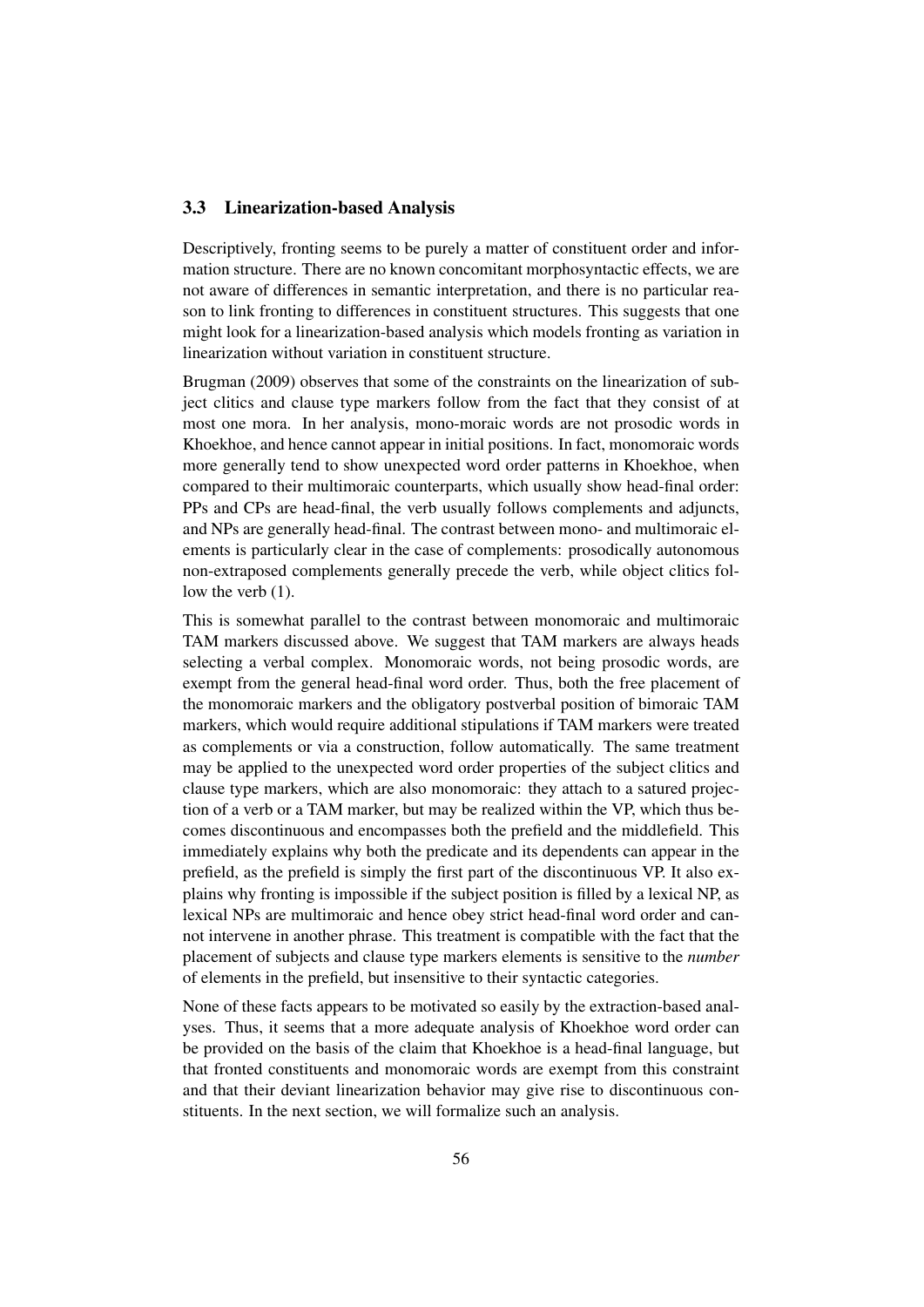## 4 Formalization

The intuition of discontinuous constituents can be formalized elegantly in Domainbased HPSG (Reape, 1994). Every sign is assigned a *domain* encoded in the DOM list, whose elements are of type *dom-obj*. The phonology of a phrase is computed not from the phonologies of the daughters, but from the phonologies of the domain elements:

(12)  
\n
$$
sign \rightarrow \begin{bmatrix} \text{PHON} & \boxed{\perp} \oplus ... \oplus \boxed{\square} \\ \text{DOM} & \left( \begin{bmatrix} \text{PHON} & \boxed{\perp} \end{bmatrix} ... , \begin{bmatrix} \text{PHON} & \boxed{\square} \end{bmatrix} \right) \end{bmatrix}
$$

Phrases differ as to how their domain is computed from the domains of their daughters (Kathol & Pollard, 1995, Donohue & Sag, 1999): *Compacting* phrases fuse the daughter's domains into a single domain element, while *Liberating* phrases take all domain elements of the daughters into their domain. Using liberating phrases, domain structure can be dissociated from constituent structure.

(13) a. *liberating-phrase* 
$$
\rightarrow
$$
  $\begin{bmatrix} DOM & \boxed{\mathbb{I}} \circ ... \circ \boxed{\mathbb{m}} \\ \text{DTRS} & \left\langle \begin{bmatrix}DOM & \boxed{\mathbb{I}} \end{bmatrix}, ..., \begin{bmatrix}DOM & \boxed{\mathbb{m}} \end{bmatrix} \right\rangle \end{bmatrix}$   
b. *compacting-phrase*  $\rightarrow$   $\begin{bmatrix}DOM & \boxed{\mathbb{I}} \circ ... \circ \boxed{\mathbb{m}} \end{bmatrix}$   $\begin{bmatrix}DOM & \boxed{\mathbb{I}} \circ ... \circ \boxed{\mathbb{m}} \end{bmatrix}$   $\begin{bmatrix}DTRS & \left\langle \begin{bmatrix}DOM & \boxed{\mathbb{I}} \end{bmatrix}, ..., \begin{bmatrix}DOM & \boxed{\mathbb{m}} \end{bmatrix} \right\rangle \end{bmatrix}$ 

In Khoekhoe, the verbal complex, noun phrases, and postpositional phrases are compacting, while higher projections of the verbal complex and of TAM markers are liberating. For the purposes of our analysis, domains that only allow permutation within maximal projections, as used by Müller (1999), would also provide a viable option. Word order is described by the interaction of constituent structure with linearization constraints. We will first discuss the constituent structure of Khoekhoe clauses, and then define appropriate linearization constraints.

#### 4.1 Constituent Structure

Verb Phrase For the VP, several constituent structures have been proposed for languages that show a similar degree of free word order. It may be flat (Kasper, 1994), binary branching, or have an intermediate structure where arguments are realized in a flat structure, while adjuncts adjoin at higher levels. We choose a binary branching structure, as it avoids technical complications of the other options and readily accounts for simple coordination phenomena. The verbal complex and the VP are built up recursively by *head-comp-phrase* and the *head-adj-phrase*: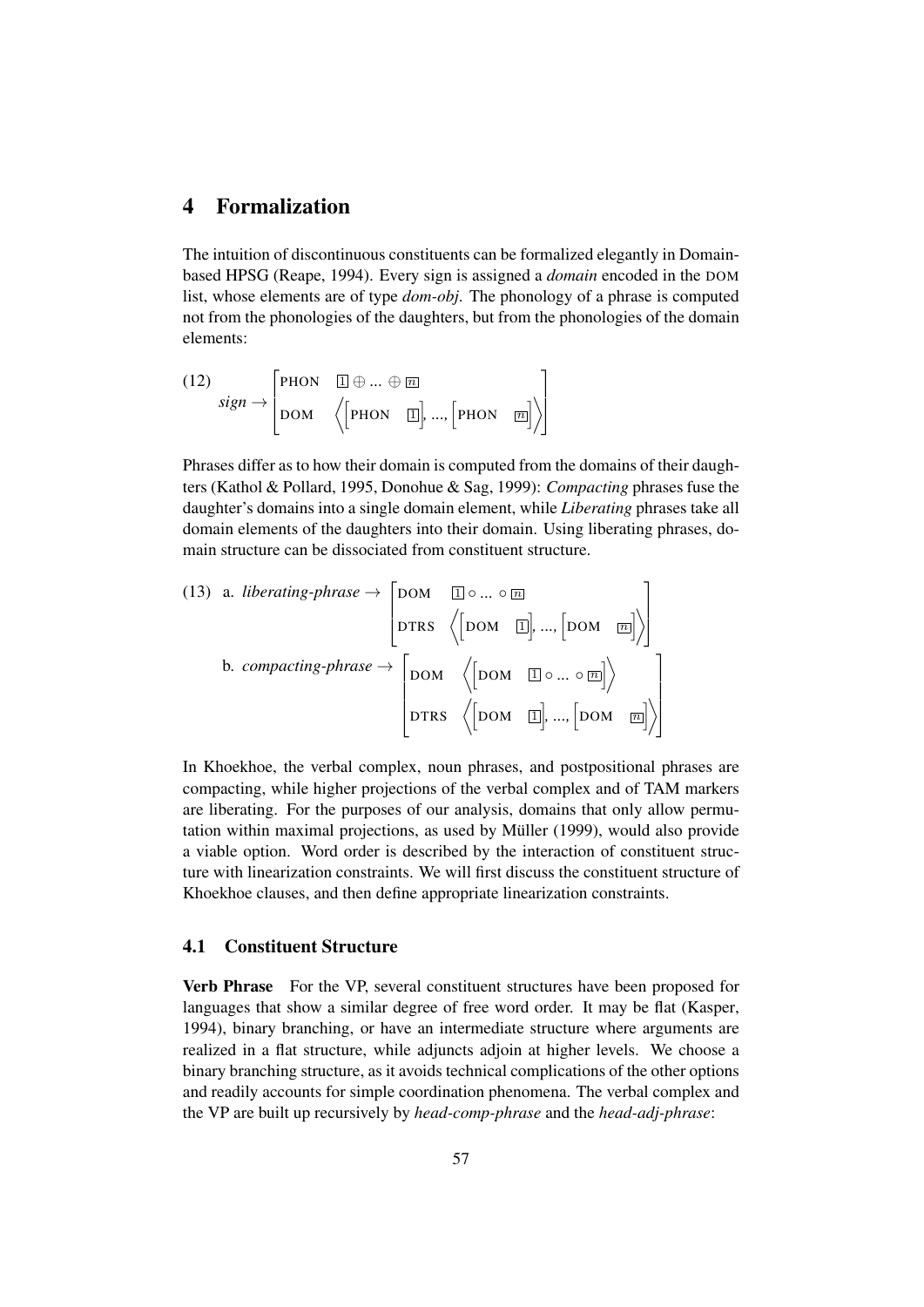| (14) | head-comp-phrase     |                         |                 |                            |             |
|------|----------------------|-------------------------|-----------------|----------------------------|-------------|
|      | SYNSEM LOC CAT COMPS | $\Box \oplus \Box$      | head-adj-phrase |                            |             |
|      | HEAD-DTR SLCATCOMPS  | $1 \oplus (2) \oplus 3$ | HEAD-DTR SYNSEM | $\overline{1}$             |             |
|      | NON-HEAD-DTRS        | $\sqrt{2}$ SYNSEM 2     | NON-HEAD-DTRS   | $\left  \dots \right $ MOD | $\boxed{1}$ |

Note that the verb can combine with its complements in any order, which accounts for the free word order within the middlefield Müller (2013, To Appear).

Verbal complex Verbal complex formation is enforced by a boolean-valued feature LEX (Müller, 2002a, 87). The analysis of the Khoekhoe verbal complex is simple: Unlike, for instance, German, Khoekhoe only allows clitics and verbs to appear in the verb complex, and none of these elements can be realized outside of the verbal complex. Therefore, we can simply assume that every sub-constituent of the verbal complex is LEX +, while all higher constituents are LEX  $-$ . Clitics occuring in the verbal complex and PGN markers are lexically specified as LEX +. Raising verbs select a predicative complement marked as  $LEX +$ . NPs, adverbs, and other constituents that cannot occur in the verbal complex are specified as LEX − in the syntax or lexically. We now postulate that a phrase is LEX − if and only if one of the daughters is LEX  $-$ , and that non-head-daughters of LEX  $-$  phrases are LEX −. This suffices to predict verbal complex formation, without requiring a special phrasal type like Müller (2008)'s *head-cluster-structure*. To account for linearization, we cross-classify *head-comp-phrase* with *liberating* and *compacting* and state that a *head-comp-phrase* is liberating if and only if it is LEX −.

TAM, Clause Type markers, and Subjects As we have noted above, tonology suggests that TAM markers form a constituent with the verbal complex. Thus, we analyze them as heads selecting a  $LEX$  + verb projection and taking over its argument requirements (15 left). As TAM markers are not part of the verbal complex, they are LEX −. We leave open how multiple TAM marking is analyzed, possibly, there is only one TAM marker which has multiple domain objects. Subjects are realized in a *spr-head-phrase* (15 right), which is also liberating. This phrase is used both for lexical and for clitical subjects.

(15) 
$$
\begin{bmatrix} \text{SPR} & \boxed{1} \\ \text{COMPS} & \left\langle V \begin{bmatrix} \text{LEX} & + \\ \text{SPR} & \boxed{1} \\ \text{COMPS} & \boxed{2} \end{bmatrix} \right\rangle \oplus \boxed{2} \\ \begin{bmatrix} \text{Spr-head-phrase} \\ \text{SYNSEM} \mid \text{LOC} \mid \text{CAT} \mid \text{COMPS} \end{bmatrix} \\ \text{HEAD-DR} \mid \text{SL} \mid \text{CAT} \mid \text{SPR} \end{bmatrix} \times \begin{bmatrix} \text{SPR} & \boxed{1} \\ \text{HEAD-DR} \mid \text{SL} \mid \text{CAT} \mid \text{SPR} \end{bmatrix} \times \begin{bmatrix} \text{SNNSEM} \mid \text{LC} \mid \text{CMPS} \end{bmatrix}
$$

Clause type markers are markers in the sense of Pollard & Sag  $(1994)$ , attaching to saturated clauses. Via constraints on the marking value of clauses, one may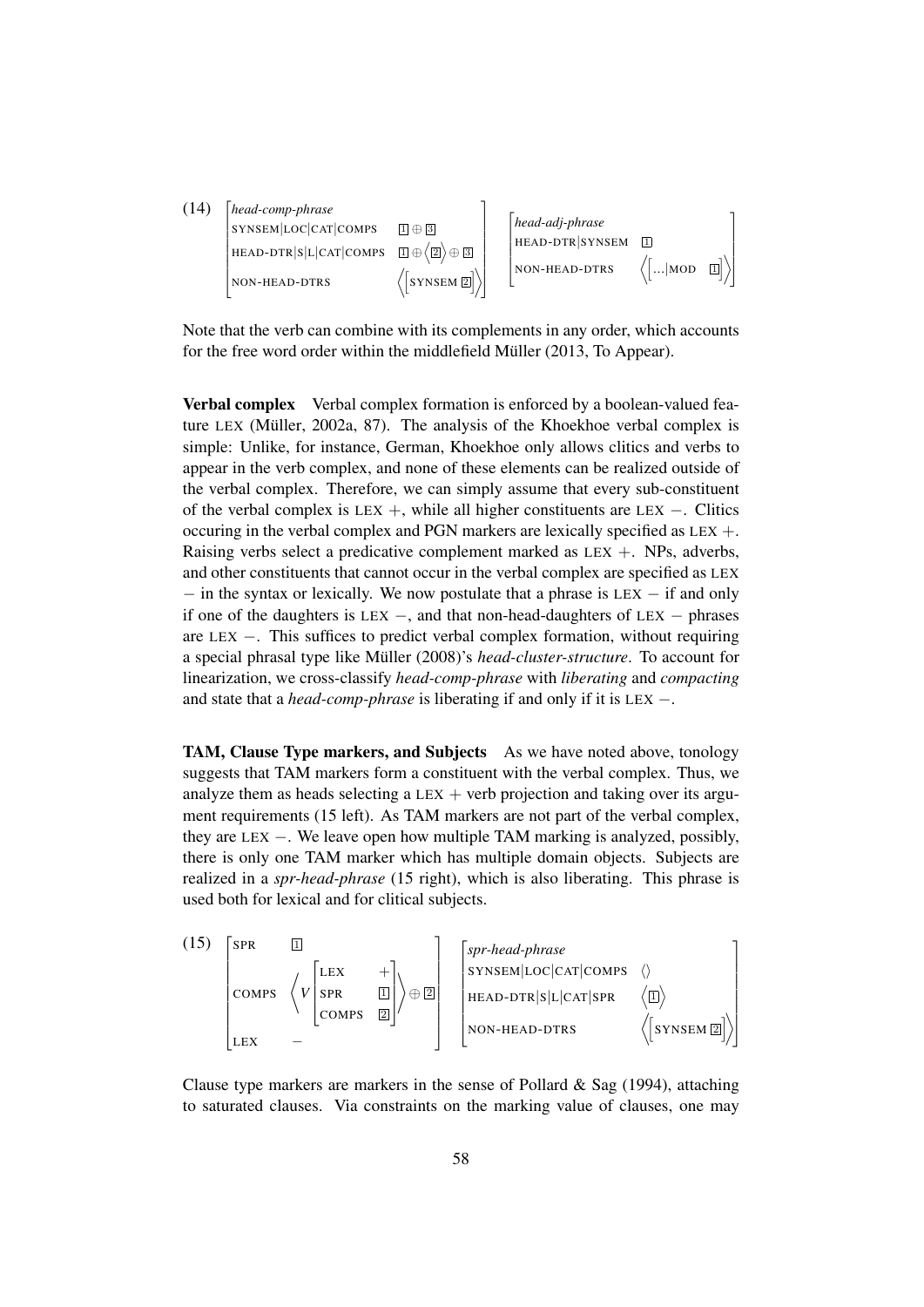easily express the generalizations that clause type markers are optional, cannot be iterated, and are only allowed in matrix clauses. Prosodic constraints account for the facts that they cannot appear clause-initially (Brugman, 2009, 241) and cannot occur between the prefield and the subject.

Thus, the constituent structure we assume for the Khoekhoe clause is fairly standard: there is a binary-branching VP, in which complements and adjuncts may be realized in any order, TAM markers behave like raising verbs, and subjects and markers attach at a higher level. Semantic composition can proceed by the usual mechanisms and no extra stipulations are needed for clauses with fronting. The structure is essentially what an HPSG adaptation of the structure assumed by the GB/Minimalist analyses for clauses without fronting could look like. The major difference between the analyses is the mechanism used for fronting: While the Minimalist analyses assume that there is movement, we assume that clauses with fronting only differ in linearization, but not in constituent structure.

**Example Analysis I** Consider the basic examples in  $(2a-4)$  again. If we simplify the sentences by removing the NP complement for a moment, we arrive at (16a–d). For each sentence, it is also (at least marginally) possible to put *go* to the end (e.g., 16e).

| (16) |                |                 | Prefield |        |    | Middlefield                |                |        |       |
|------|----------------|-----------------|----------|--------|----|----------------------------|----------------|--------|-------|
|      | a.             | $(ts\hat{i})$   |          | $=$ s  | ge | $\parallel$ ari            | $\overline{Q}$ | maa=te |       |
|      |                | and             |          | $=3fs$ |    | DECL yesterday TAM give=1s |                |        |       |
|      | $\mathbf{b}$ . | $(ts\hat{i})$   | llari    | $=$ s  | ge | $g_0$                      |                | maa=te |       |
|      | $c_{\cdot}$    | $(ts\hat{i})$   | maa=te   | $=$ s  | ge | $g_0$                      | ari            |        |       |
|      | d.             | $(t\hat{\sin})$ |          | $=$ s  | ge | $g_0$                      | llari          | maa=te |       |
|      | e.             | $(ts\hat{i})$   |          | $=$ s  | ge |                            | llari          | maa=te | $g_0$ |

'(And) she gave me (something) yesterday'

All these sentences have the same constituent structure, which is shown in Figure 1. The VP, represented by an *head-adj-phrase*, consists of a verbal complex, a TAM marker, and an adjunct. The clause type marker and the enclitic subject pronoun attach at higher levels.

If the VP contains multiple dependents, the question arises in which order they attach. We will show below that they can be assumed to attach in the order in which they appear on the surface.

## 4.2 Constraining Linearization

The DOM list of the clause will contain all elements that can be permuted: the verbal complex, middlefield and prefield constituents, subject, and TAM markers.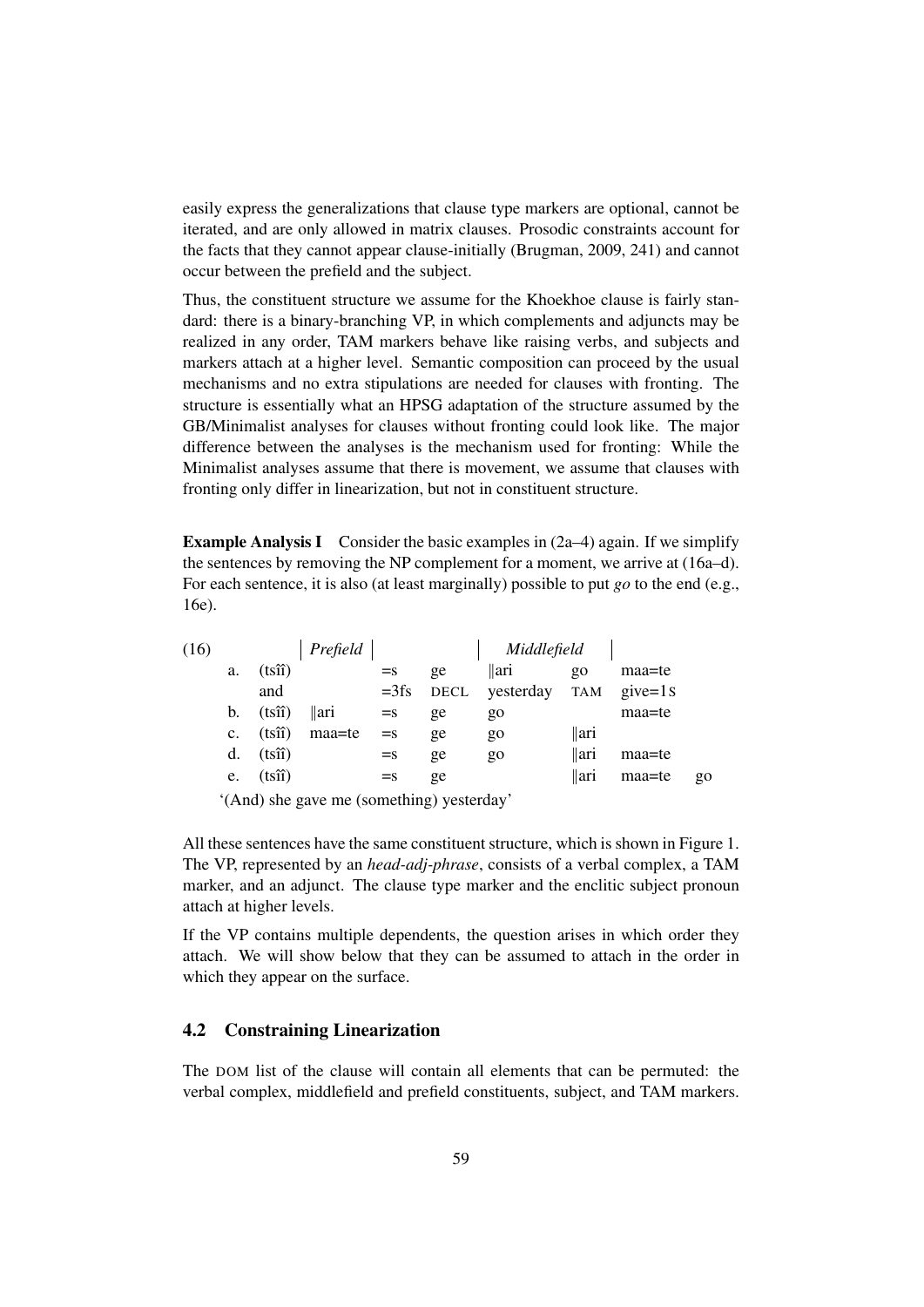

Figure 1: Analysis of (16). Clitics and monomoraic words are underlined.

Linear precedence rules will now restrict their relative ordering. We add a booleanvalued feature FRONTED appropriate for  $dom-obj$  that has the value  $+$  if and only if the sign is fronted. The members of the prefield and the subject count as fronted, while the elements following the subject are not fronted.

We can now formalize our generalization that, in the absence of monomoraic words, or fronting of the verbal complex, phrases are head-final. The following constraint appears to model this intuition:

(17) Head-Final Constraint (Preliminary Version)

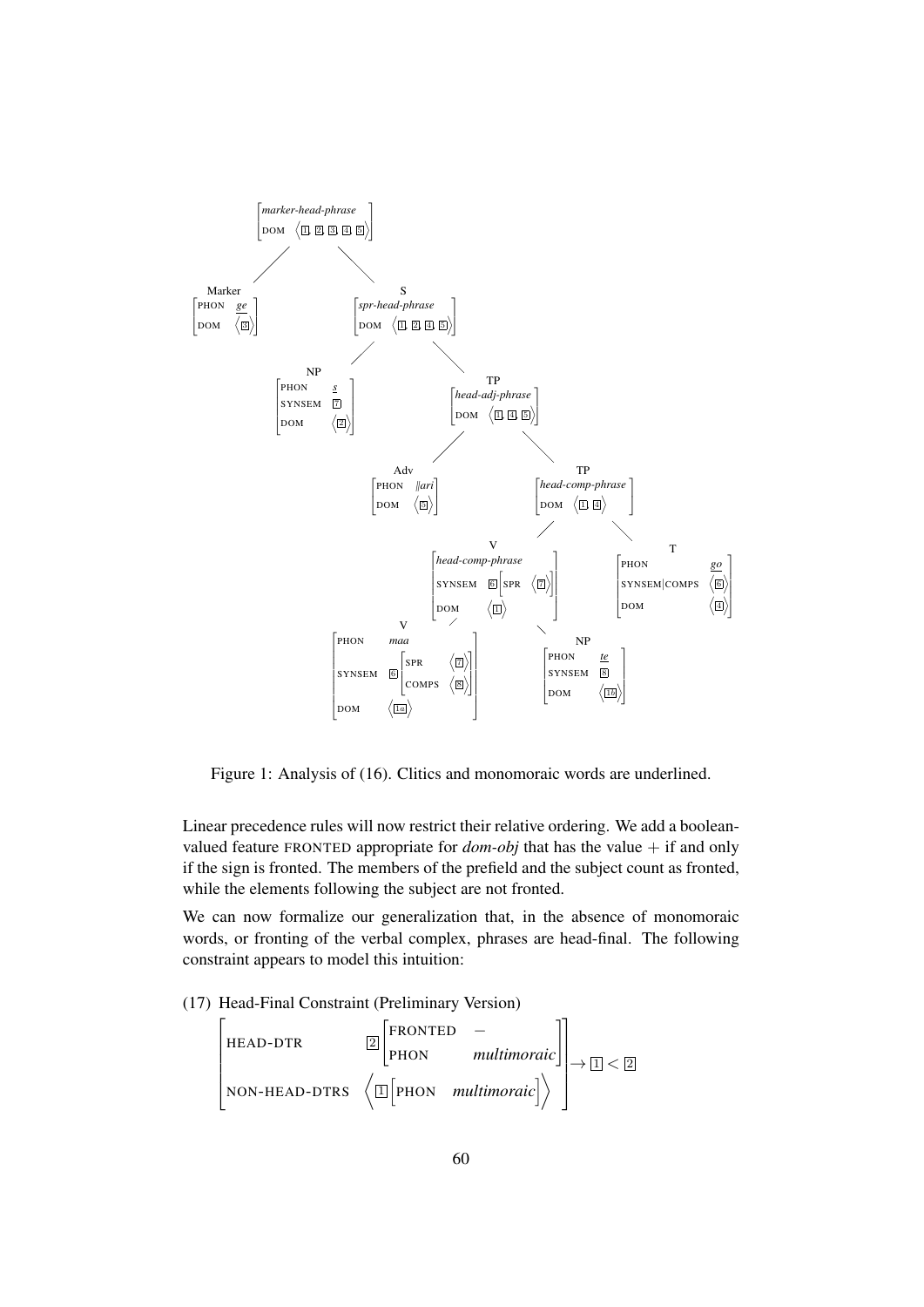It states that, if the head is not fronted and both the head and the dependent are multimoraic, a phrase is head-final. However, the constraint prescribes a relative ordering of the daughters, while it should be possible to shuffle the domains of the daughters. We therefore need a more general statement which quantifies over all domain elements of the daughters:

(18) Head-Final Constraint (Final Version)

$$
\left(\begin{bmatrix} \text{HD-DTR} & \begin{bmatrix} \text{DOM} & \begin{bmatrix} ... & \boxed{2} \end{bmatrix} \begin{bmatrix} \text{FRONTED} & \boxed{3} \\ \text{PhON} & multimoraic \end{bmatrix} ... \end{bmatrix} \\ \begin{bmatrix} \text{N-HD-DTRS} & \begin{bmatrix} ... & \begin{bmatrix} ... & \boxed{DOM} \end{bmatrix} \end{bmatrix} \\ \begin{bmatrix} \text{DOM} & \boxed{5} \\ \text{DOM} & \boxed{5} \end{bmatrix} \\ \begin{bmatrix} \text{NDM} & \boxed{5} \\ \text{PFCede}(\boxed{5},\boxed{1},\boxed{2}) \end{bmatrix} \end{bmatrix} \right)
$$

where precede( $\boxed{5}$ ,  $\boxed{1}$ ,  $\boxed{2}$ ) is true if and only if all occurences of  $\boxed{1}$  precede all occurences of  $\boxed{2}$  in the domain structure in  $\boxed{5}$ . Here,  $\rightarrow$  is the usual implication relation between the *boolean* truth values – and +:  $\boxed{1} \rightarrow \boxed{2}$  is true if and only if either  $1 = -$ , or  $1 = 2 = +$ . Thus, this constraint is more general in a second respect: it also applies when *both* selected domain elements are fronted. This becomes important in multiple fronting, where the verb, if it is fronted, is the last fronted element.

If both elements are non-fronted and multimoraic, the constraint says that the element from the head daughter precedes the element from the non-head daughter. In an utterance in which all phrases are headed and unary or binary, in which all words are multimoraic, and in which there is no fronting, this constraint enforces that all constituents are continuous and head-final, since the elements of the nonhead daughter's domain will always precede those of the head daughter.

The constraint predicts that a non-fronted verbal complex follows the middlefield and that multimoraic TAM markers follow the VP. It also predicts that lexical subjects are incompatible with a nonempty prefield (6): Since all lexical roots are multimoraic in Khoekhoe (Brugman, 2009), neither a non-clitical subject nor an element of the prefield other than the clause-type marker can be mono-moraic. Thus, by (18), the domain object of the subject will precede all domain objects contributed by the VP.

If there are monomoraic or fronted elements, their linearization is not constrained by (18) and discontinuities may arise. The linearization of these elements is governed by (19):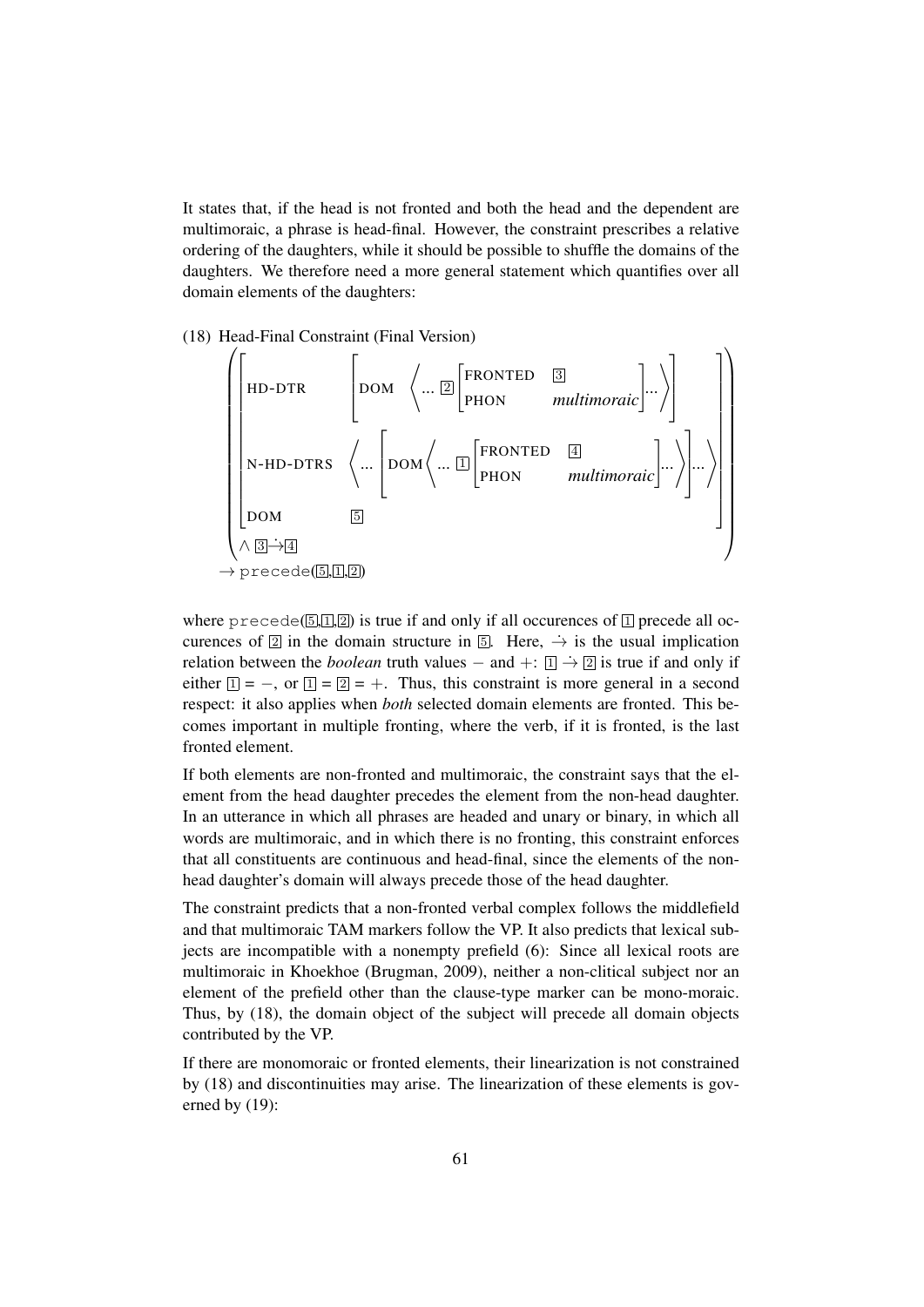- (19) a. [FRONTED +] < [FRONTED -]
	- b. In a *spr-head-phrase*:  $[FRONTED +] \leq$  Specifier
	- c.  $[HEAD$   $market \leq [FROM$  TED  $-]$
	- d. [HEAD *tam-marker*] → [FRONTED −]

Fronted elements always precede non-fronted elements (19a), and the subject is the last fronted element (19b). This ensures that the prefield does not extend to the right of the subject clitic. The clause type marker precedes all (other) non-fronted elements (19c), but its FRONTED value and its position relative to the fronted elements are not constrained, allowing it to appear within the prefield or after the subject. Note that we use  $\leq$  rather than  $\lt$ , as the specifier itself is also fronted. TAM markers are always non-fronted (19d). Monomoraic TAM markers may appear in any position that allows non-fronted elements, i.e. in the middlefield and after the verbal complex. Multi-moraic TAM markers are forced by (18) to appear after the middlefield and the verbal complex (9).

Constraining Multiple Fronting There is an additional constraint stipulating that at most one element may be fronted in declaratives (5), which may be stated as follows:

(20) 
$$
\begin{bmatrix} ... \text{HEAD} & [verb \ \\ cLAUSE-TYPE & decl] \\ \text{DOM} & \langle dom - obj \rangle \oplus \Box \end{bmatrix} \rightarrow \boxed{\Box} \begin{pmatrix} list([PHON \quad \text{prosodic-non-word}]) \\ \oplus list([FRONTED -]) \end{pmatrix}
$$

Together with (18), it excludes clauses such as (5). It might be considered preferable if this generalization somehow arose from the fronting mechanism. But the fact that it holds only for declaratives and that there are no other known differences between fronting in declaratives and interrogatives/hortatives suggests that this should not be expected. Rather, multiple fronting can be understood simply as one of the ways the language distinguishes non-declarative clauses from declarative ones, for which there is no general mechanism such as a question marker or inverted word order.

Example Analysis I Let us now examine how these linearization constraints work together to produce the linearizations in (16) for the constituent structure in Figure 1. By (19), the subject is FRONTED  $+$  and the TAM marker is FRONTED −. By (19a), the subject therefore precedes the TAM marker. The linearization of the remainder depends on which elements are FRONTED  $+$ . If neither the verbal complex nor the adverb is  $FRONTED +$ , they both follow the subject. As they are multimoraic, constraint (18) applies to the *head-adj-phrase* and forces the adjunct to appear in front of the verbal complex. On the other hand, the position of the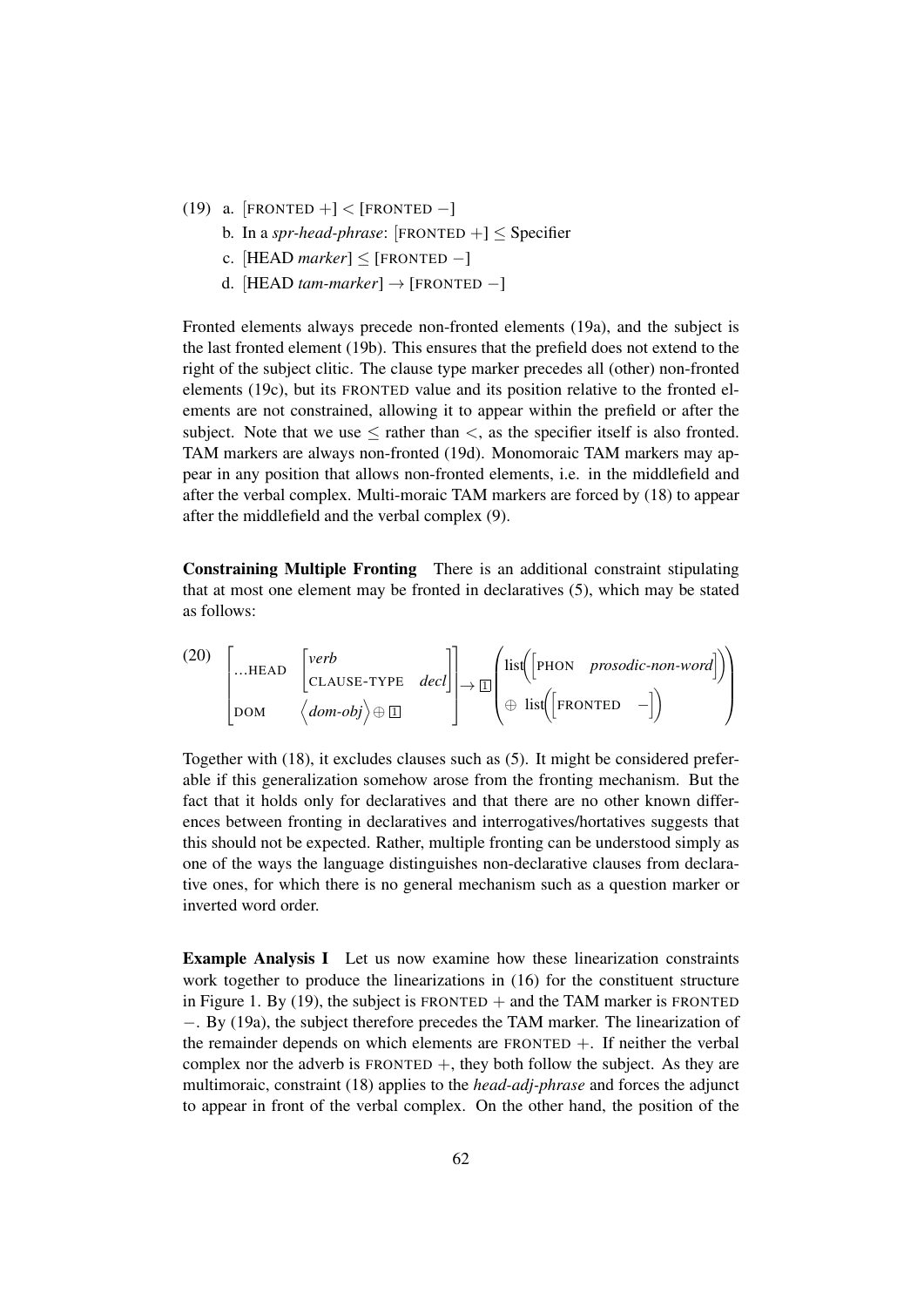monomoraic TAM marker is not restricted by this constraint, and (16c–e) are licensed. By (19c), the clause type marker must appear to the left of these elements. As the clause type marker cannot appear to the left of the subject by prosodic constraints, it can only be placed immediately after the subject.

If, say, the verbal complex is FRONTED  $+$ , it precedes all other elements by (19a). Constraint (18) does not apply, and the head-initial ordering is licensed. Similarly, if the adverb is FRONTED  $+$ , orderings such as the one in (16b) result.

Example Analysis II: Multiple Fronting In the previous example, the verb had only one non-clitical dependent. Let us now see what happens if there are several dependents, as in the following example with a ditransitive and multiple fronting:

(21) taras-a woman-A INTERROG give=2MS TAM book-A kha maa=ts go }khanis-a {ari? yesterday 'did you give the woman a book yesterday?'

The VP contains a verb, an adverb, and two argument NPs. The verb and one complement are fronted. The clause type marker and the enclitic subject pronoun attach at higher levels, but again are linearized within the VP. This sentence has the syntactic structure in Figure 2. The difference to Figure 1 is that the VP is more complex and contains two complements in addition to an adjunct. The order in which these attach to the verb directly mirrors the order in which they are linearized. This is also the only possible analysis. To see this, suppose that, say, the complement }*khanisa* and the adjunct {*ari* were interchanged in the tree. Then there is an *headadj-phrase* combining the adjunct ( $\parallel$ ari) with the constituent formed by the complement ( $\#$ khanisa), the TAM marker, and the verb (maa), where the latter daughter is the head. Now if  $\Box$  is the complement and  $\Box$  the adjunct, constraint (18) applies to the *head-adj-phrase* and forces the adjunct to precede the complement, different from the ordering in (21). As the constraint in (18) targets all domain elements of the head, it also applies if the verb is fronted, which means that there is only one analysis even if the verb is fronted. Thus, the use of word order domains does not lead to spurious ambiguities such as those that have been noted for domain-based analyses of German word order (Müller, 2008, 152).

## 5 Discussion

In Section 3.3, we claimed that a linearization-based analysis provides a simple description of the data which directly motivates patterns that are not predicted by the previous movement-based accounts. The phrasal types and lexical entries are very simple and essentially identical to ones that have been previously proposed for other languages. The mechanism of word-order domains has been successful crosslinguistically, and we only used the basic distinction between liberating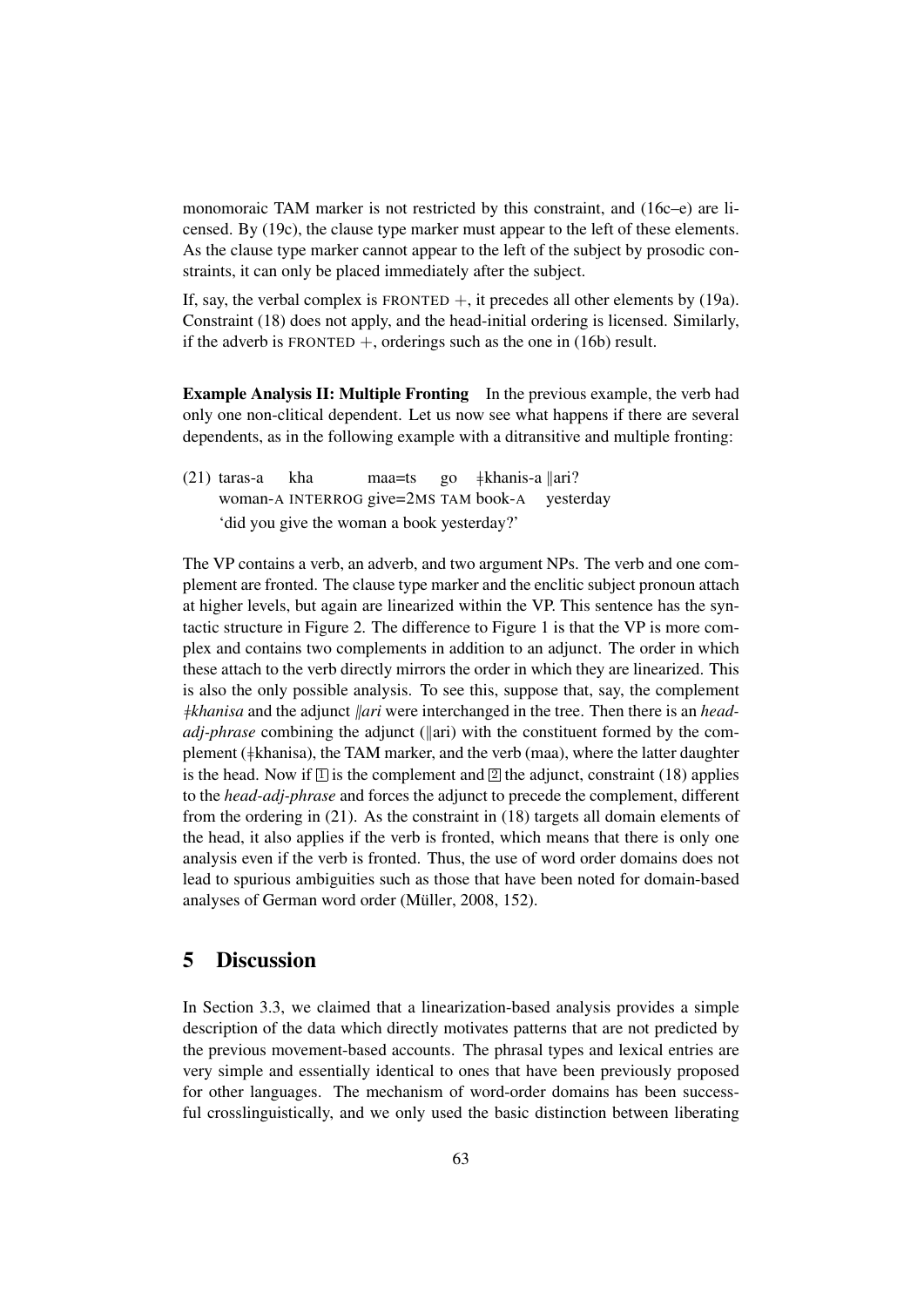

Figure 2: Analysis of (21). The domain objects are numbered by their linear order. Note that, for multimoraic non-heads, linear order coincides with the order of realization in the tree.

and compacting phrases. The only complex language-specific constraints are the Head-Final Principle (18), which we motivated independently in Section 3.3, and the constraint on multiple fronting (20), which is simply one of the mechanisms Khoekhoe uses for marking clause type.

It can also be noted that, assuming that Khoekhoe words receive sandhi tone whenever they are a noninitial daughter and stipulating Haacke's rule of 'Relative Retention', our analysis of constituent structure correctly predicts the tone sandhi data in Haacke (1999, Chapter 4). Some of the additional data in Brugman (2009) is not explained, but it appears likely that some additional rules need to be stipulated in any case. The previous analyses did not consider tone and do not have a sufficient coverage to test them on all of Haacke's data, but it is in principle also compatible with extraction-based analyses.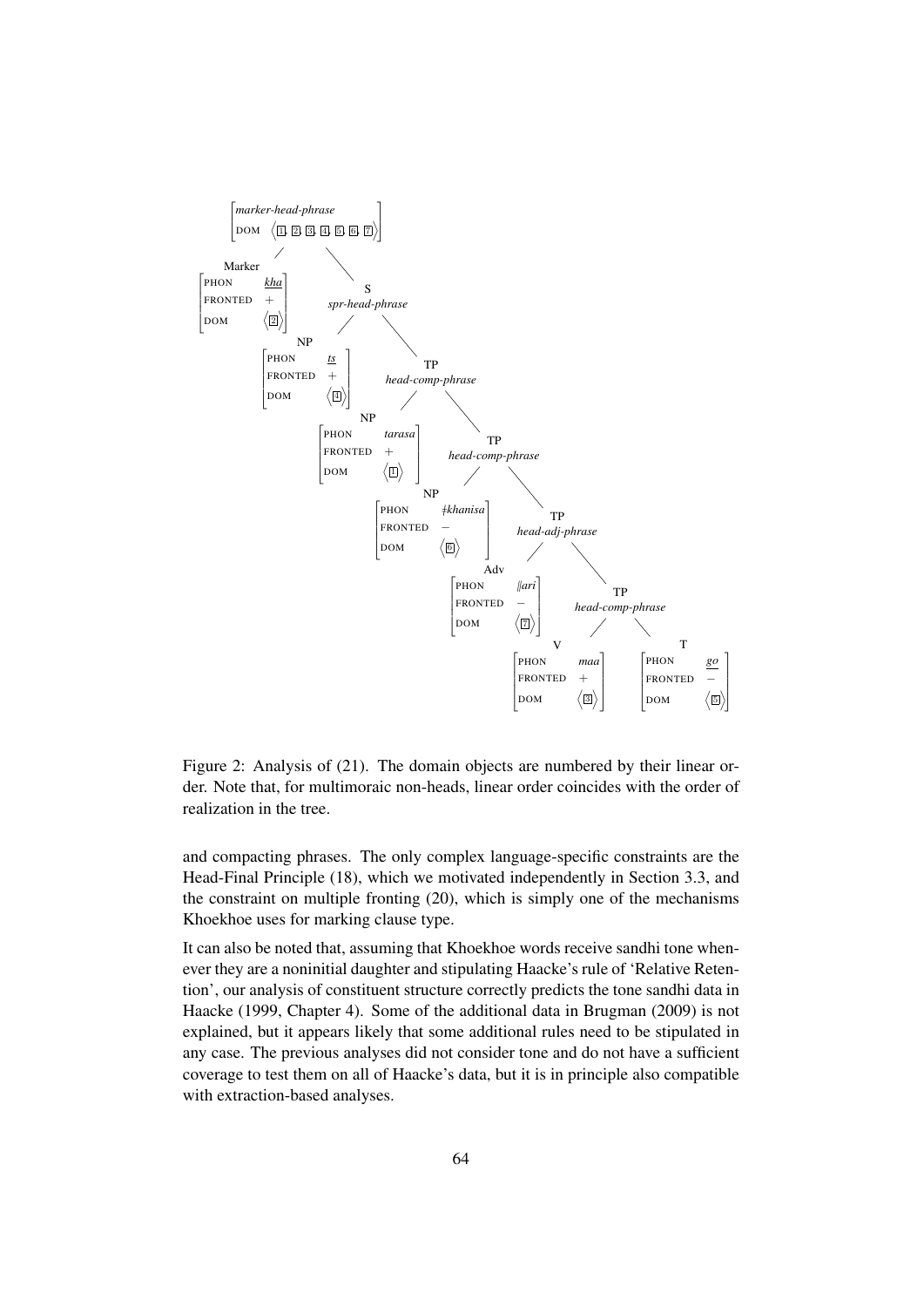Our analysis is somewhat similar to the cross-linguistic account of V2 proposed by Wetta (2011), who defines an attribute LIN appropriate for *sign* with values *flexible* and *fixed*. *Fixed* elements are those whose position is determined constructionally, such as the verb in V2 clauses. Linearization constraints such as those acting on a 'middlefield' will typically affect flexible elements without interfering with fixed elements. This feature can be identified with our FRONTED attribute. As Khoekhoe does not have V2, our linearization constraints are quite different from Wetta's, but our analysis confirms the applicability of his general approach.

Alternatives without Domains or Extraction One might analyze fronting via a local extraction mechanism that is applicable to both the head of the clause and its dependents, uniting local extraction and head movement. The difficulty with this is that such an account requires a mechanism that works for both heads and their dependents, which to our knowledge has not yet been proposed in the HPSG literature. It seems preferable to use a cross-linguistically well-motivated mechanism rather than a mechanism designed for a single language.

One might also assume that fronting arises from the ability of verbs to realize their dependents in different orders, as has been suggested in HPSG for German verb placement (Crysmann, 2004). Such an approach faces difficulties when the verb apears in the prefield (4c), as the relative order of subject, clause type marker, and middlefield remains invariant, while it would be excepted to be reversed. Note that the fact that TAM markers are probably heads is irrelevant, as the availability of fronting of the verbal complex does not depend on their presence. Furthermore, there are word order rules applying to the middlefield that appear to be unaffected by fronting, in particular the discontinuous TAM markers. In such an analysis, these rules would have to be stipulated either via linearization domains, in which case both complex variation in constituent structure and linearization domains are required for the analysis of the same phenomenon, or locally by some otherwise unmotivated book-keeping mechanism.

A further alternative is a completely flat structure, in which fronting can be described as permutation of sister nodes, as in the analyses assumed by Haacke (1978). Besides the verb, complements and adjuncts, this structure would also contain the subject and the clause type marker. However, such an analysis requires significant formal machinery to model the possible configurations. Such an analysis can be seen as a notational variant of our analysis in which the realization of dependents is regulated not by simple rules operating on larger binary-branching structures, but by complex rules operating on simple phrase structures.

The Postfield It is possible for one or more adjuncts or complements to occur after the verbal complex (Hagman, 1977, 113). This may be taken as evidence that the verbal complex is part of the middlefield, which would then extend to the right, and that verb placement is free. This appears to agree well with the fact that TAM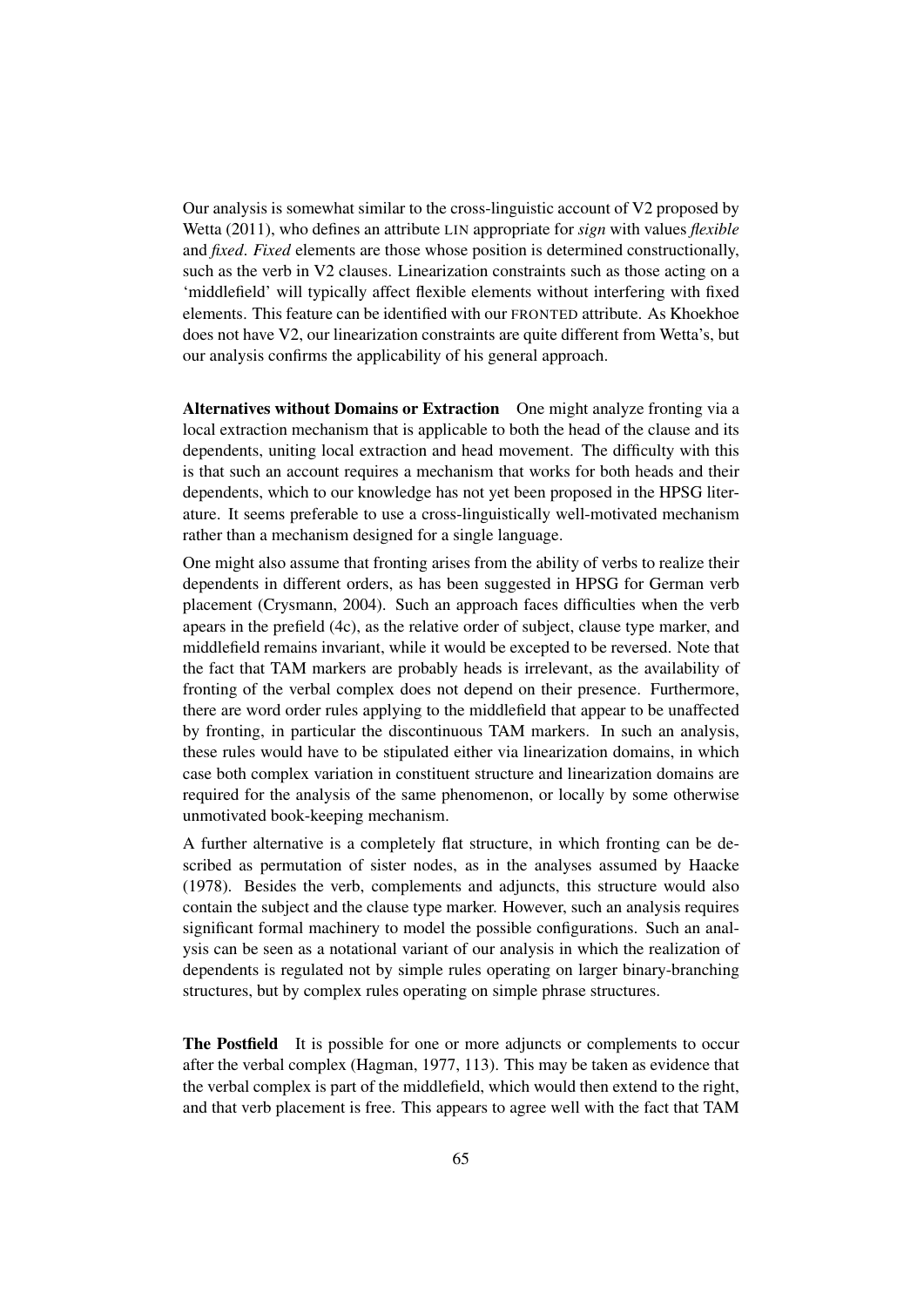markers may appear postverbally. However, it seems that postverbal elements are always instances of extraposition. First, it is impossible for a postverbal element to intervene between the verb and a postverbal TAM marker. Second, Khoekhoe has an unbounded dependency extraposition pattern for arguments where there is a pronoun at the canonical position (cf. Haacke (1992) for a comprehensive discussion). Such extraposed elements may intervene between the verbal complex and a postverbal argument (22a), but may not occur in front of the verbal complex (22b).

- (22) a. taras woman DECL TAM give=them those men-A Petrus TAM write ge go maa=gu<sub>i</sub> [||naa khoega]<sub>i</sub> [Petrub go xoa }khanisa] book-A 'the woman gave those men the book Petrus wrote'
	- b. \* taras woman DECL TAM those men-A give=them Petrus TAM write ge go [||naa khoega]<sub>i</sub> maa=gu<sub>i</sub> [Petrub go xoa  $\pm$ khanisal book-A

'the woman gave those men the book Petrus wrote'

Thus, we assume that the rightmost position for TAM markers is the position immediately following the (non-fronted) verbal complex, while arguments and adjuncts may be extraposed with or without a pronoun in the canonical position.

## 6 Conclusion

Khoekhoe allows local fronting of both predicates and complements/adjuncts. We showed that this can be analyzed as a discontinuity of the VP, which is interrupted by monomoraic words attaching at a higher level. More generally, we showed that monomoraic words are exempt from the general head-final order of Khoekhoe and argued that they can give rise to discontinuous constituents. We provided a formal HPSG analysis, showing how Khoekhoe word order variation can be analyzed without empty elements based on mechanisms that have previously been proposed for other languages. The analysis has a significantly wider empirical scope than the previous Minimalist analyses of Khoekhoe clause structure.

## References

- den Besten, Hans. 2002. Khoekhoe syntax and its implications for L2 acquisition of Dutch and Afrikaans. *Journal of Germanic Linguistics* 14.1. 3 – 56.
- Brugman, Johanna Christina. 2009. *Segments, tones and distribution in Khoekhoe prosody*: Cornell University dissertation.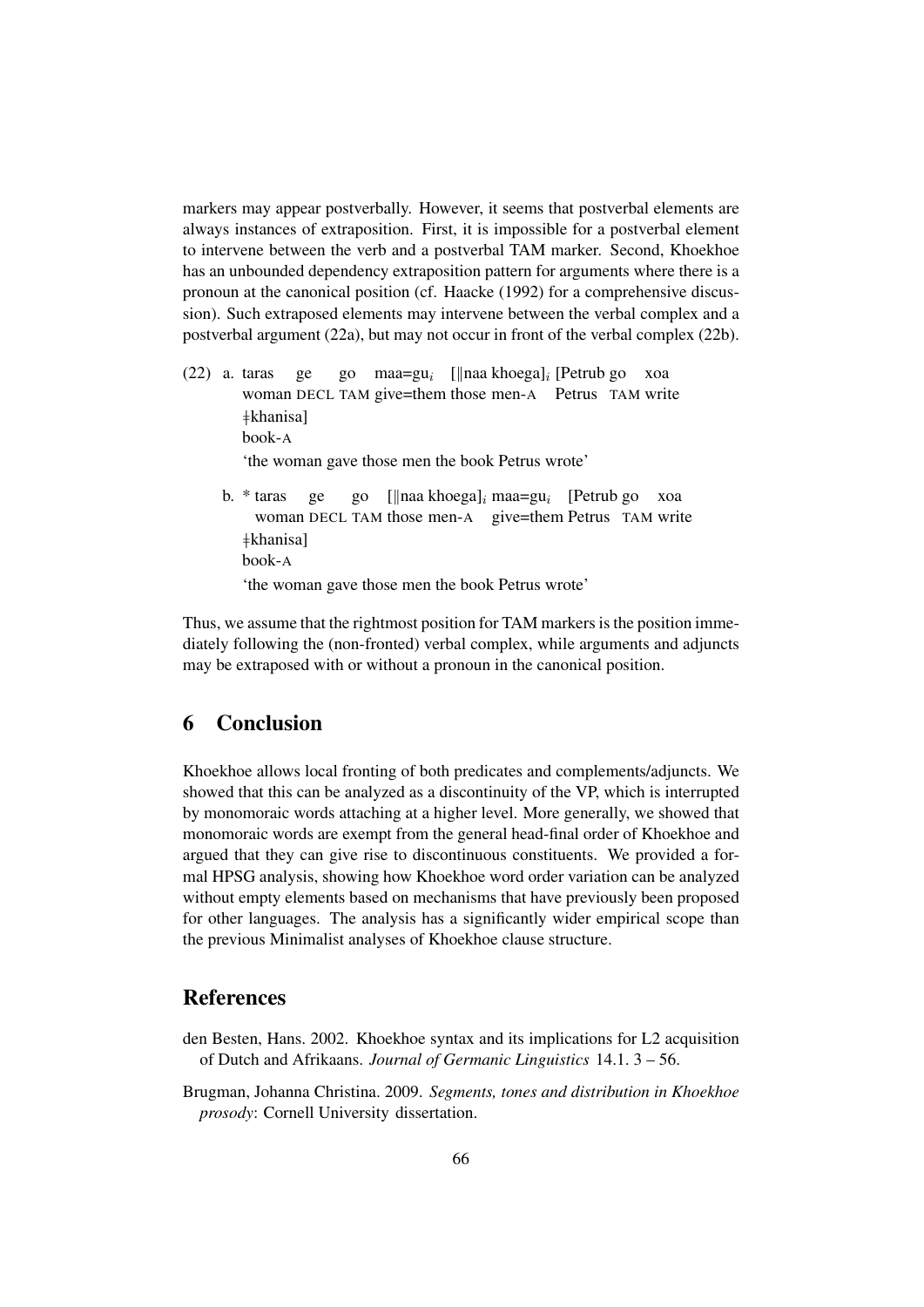- Crysmann, Berthold. 2004. On the efficient implementation of German verb placement in HPSG. In *Proceedings of RANLP 2003*, 112 – 116.
- Donohue, Cathryn & Ivan A. Sag. 1999. Domains in Warlpiri. In *Sixth international conference on HPSG – Abstracts*, 101–106. Edinburgh.
- Haacke, Wilfrid H. G. 1976. *A Nama grammar: the noun-phrase*. University of Cape Town MA thesis.
- Haacke, Wilfrid H. G. 1978. *Subject deposition in Nama*. Colchester University of Essex MA thesis.
- Haacke, Wilfrid H. G. 1992. Dislocated noun phrases in Khoekhoe (Nama/Damara): further evidence for the sentential hypothesis. *Afrikanistische Arbeitspapiere* 29. 149–162.
- Haacke, Wilfrid H. G. 1999. *The tonology of Khoekhoe (Nama/Damara)* Quellen zur Khoisan-Forschung. Köppe.
- Haacke, Wilfrid H. G. 2013. Syntax: Namibian Khoekkhoe, !Gora. In Rainer Vossen (ed.), *The Khoesan languages*, 325–346. Routledge.
- Haacke, Wilfrid H. G. & Eliphas Eiseb. 2002. *A Khoekhoegowab dictionary with an English-Khoekhoegowab index*. Gamsberg Macmillan.
- Hagman, R.S. 1977. *Nama Hottentot grammar*, vol. 15. Indiana University Bloomington.
- Huybregts, Riny. 2003. A PF-interface condition on syntactic computation. In Jan Koster & Henk van Riemsdijk (eds.), *Germania et alia: A linguistic webschrift for Hans den Besten*, . http://www.let.rug.nl/koster/ DenBesten/contents.htm.
- Kasper, Robert T. 1994. Adjuncts in the mittelfeld. In John Nerbonne, Klaus Netter & Carl J. Pollard (eds.), *German in Head-Driven Phrase Structure Grammar* (CSLI Lecture Notes 46), 39–69. Stanford University: CSLI Publications.
- Kathol, Andreas & Carl Pollard. 1995. Extraposition via complex domain formation. In *Proceedings of the 33rd annual meeting of the association for computational linguistics*, 174 – 180.
- Klein, Harriet E. M. 1976. Tense and aspect in the Damara verbal system. *African Studies* 35. 207–227.
- Krönlein, Johann Georg. 1889. Wortschatz der Khoi-Khoin. Berlin: Deutsche Kolonialgesellschaft.
- Müller, Stefan. 1999. Deutsche Syntax deklarativ. Head-Driven Phrase Structure *Grammar für das Deutsche* (Linguistische Arbeiten 394). Tübingen: Max Niemeyer Verlag.